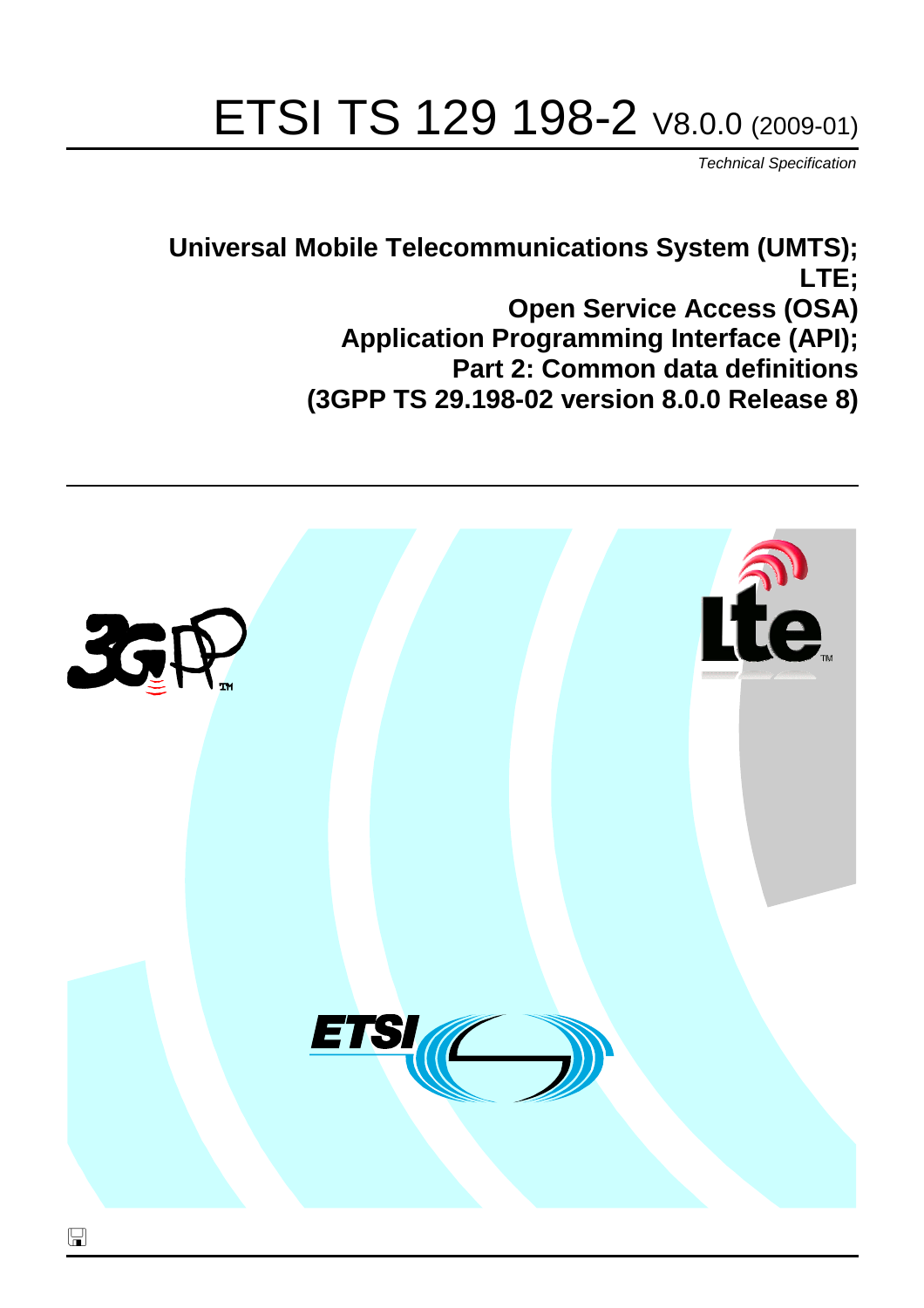Reference RTS/TSGC-0029198-02v800

> Keywords LTE, UMTS

#### *ETSI*

#### 650 Route des Lucioles F-06921 Sophia Antipolis Cedex - FRANCE

Tel.: +33 4 92 94 42 00 Fax: +33 4 93 65 47 16

Siret N° 348 623 562 00017 - NAF 742 C Association à but non lucratif enregistrée à la Sous-Préfecture de Grasse (06) N° 7803/88

#### *Important notice*

Individual copies of the present document can be downloaded from: [http://www.etsi.org](http://www.etsi.org/)

The present document may be made available in more than one electronic version or in print. In any case of existing or perceived difference in contents between such versions, the reference version is the Portable Document Format (PDF). In case of dispute, the reference shall be the printing on ETSI printers of the PDF version kept on a specific network drive within ETSI Secretariat.

Users of the present document should be aware that the document may be subject to revision or change of status. Information on the current status of this and other ETSI documents is available at <http://portal.etsi.org/tb/status/status.asp>

If you find errors in the present document, please send your comment to one of the following services: [http://portal.etsi.org/chaircor/ETSI\\_support.asp](http://portal.etsi.org/chaircor/ETSI_support.asp)

#### *Copyright Notification*

No part may be reproduced except as authorized by written permission. The copyright and the foregoing restriction extend to reproduction in all media.

> © European Telecommunications Standards Institute 2009. All rights reserved.

**DECT**TM, **PLUGTESTS**TM, **UMTS**TM, **TIPHON**TM, the TIPHON logo and the ETSI logo are Trade Marks of ETSI registered for the benefit of its Members.

**3GPP**TM is a Trade Mark of ETSI registered for the benefit of its Members and of the 3GPP Organizational Partners. **LTE**™ is a Trade Mark of ETSI currently being registered

for the benefit of its Members and of the 3GPP Organizational Partners.

**GSM**® and the GSM logo are Trade Marks registered and owned by the GSM Association.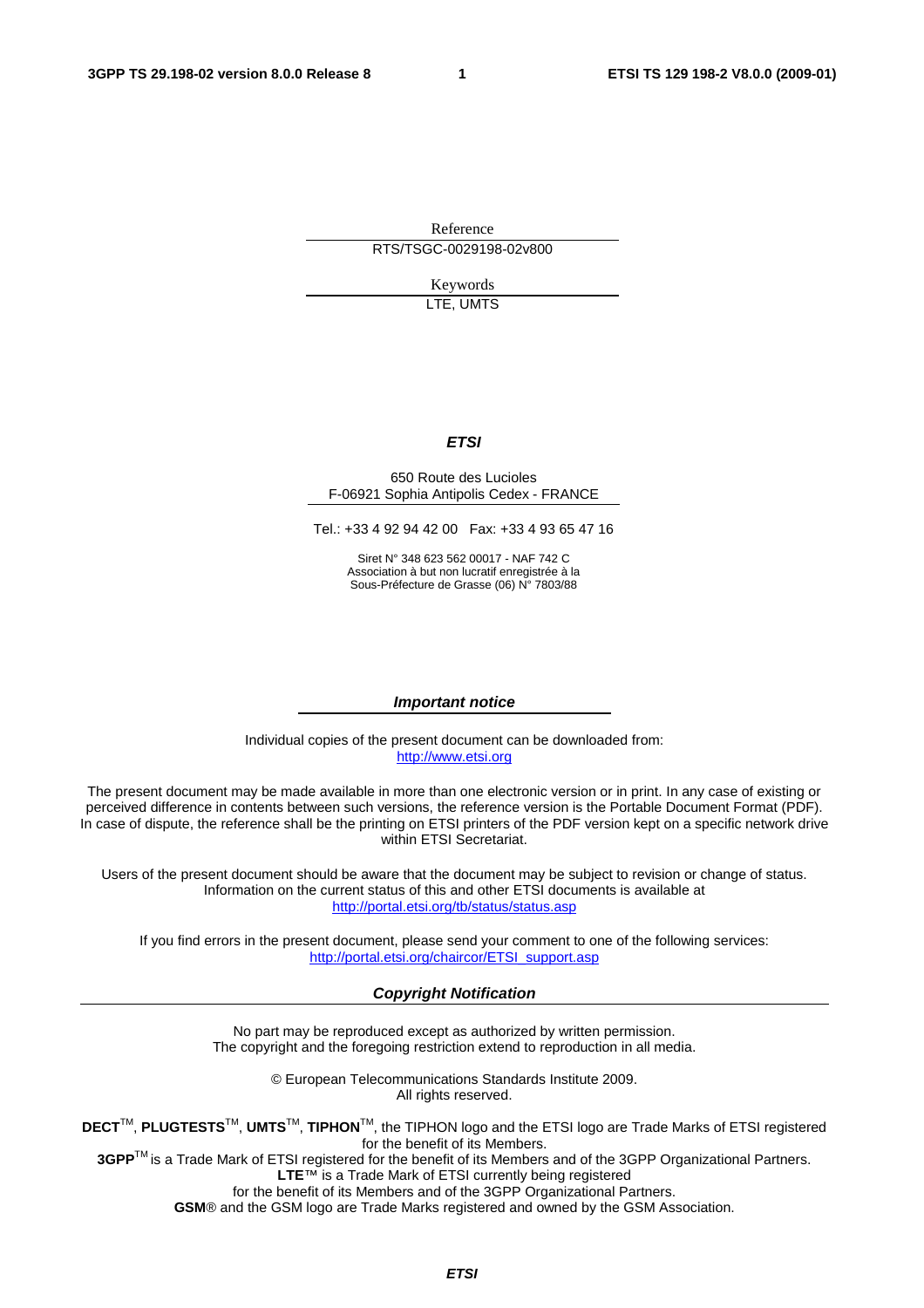# Intellectual Property Rights

IPRs essential or potentially essential to the present document may have been declared to ETSI. The information pertaining to these essential IPRs, if any, is publicly available for **ETSI members and non-members**, and can be found in ETSI SR 000 314: *"Intellectual Property Rights (IPRs); Essential, or potentially Essential, IPRs notified to ETSI in respect of ETSI standards"*, which is available from the ETSI Secretariat. Latest updates are available on the ETSI Web server ([http://webapp.etsi.org/IPR/home.asp\)](http://webapp.etsi.org/IPR/home.asp).

Pursuant to the ETSI IPR Policy, no investigation, including IPR searches, has been carried out by ETSI. No guarantee can be given as to the existence of other IPRs not referenced in ETSI SR 000 314 (or the updates on the ETSI Web server) which are, or may be, or may become, essential to the present document.

# Foreword

This Technical Specification (TS) has been produced by ETSI 3rd Generation Partnership Project (3GPP).

The present document may refer to technical specifications or reports using their 3GPP identities, UMTS identities or GSM identities. These should be interpreted as being references to the corresponding ETSI deliverables.

The cross reference between GSM, UMTS, 3GPP and ETSI identities can be found under [http://webapp.etsi.org/key/queryform.asp.](http://webapp.etsi.org/key/queryform.asp)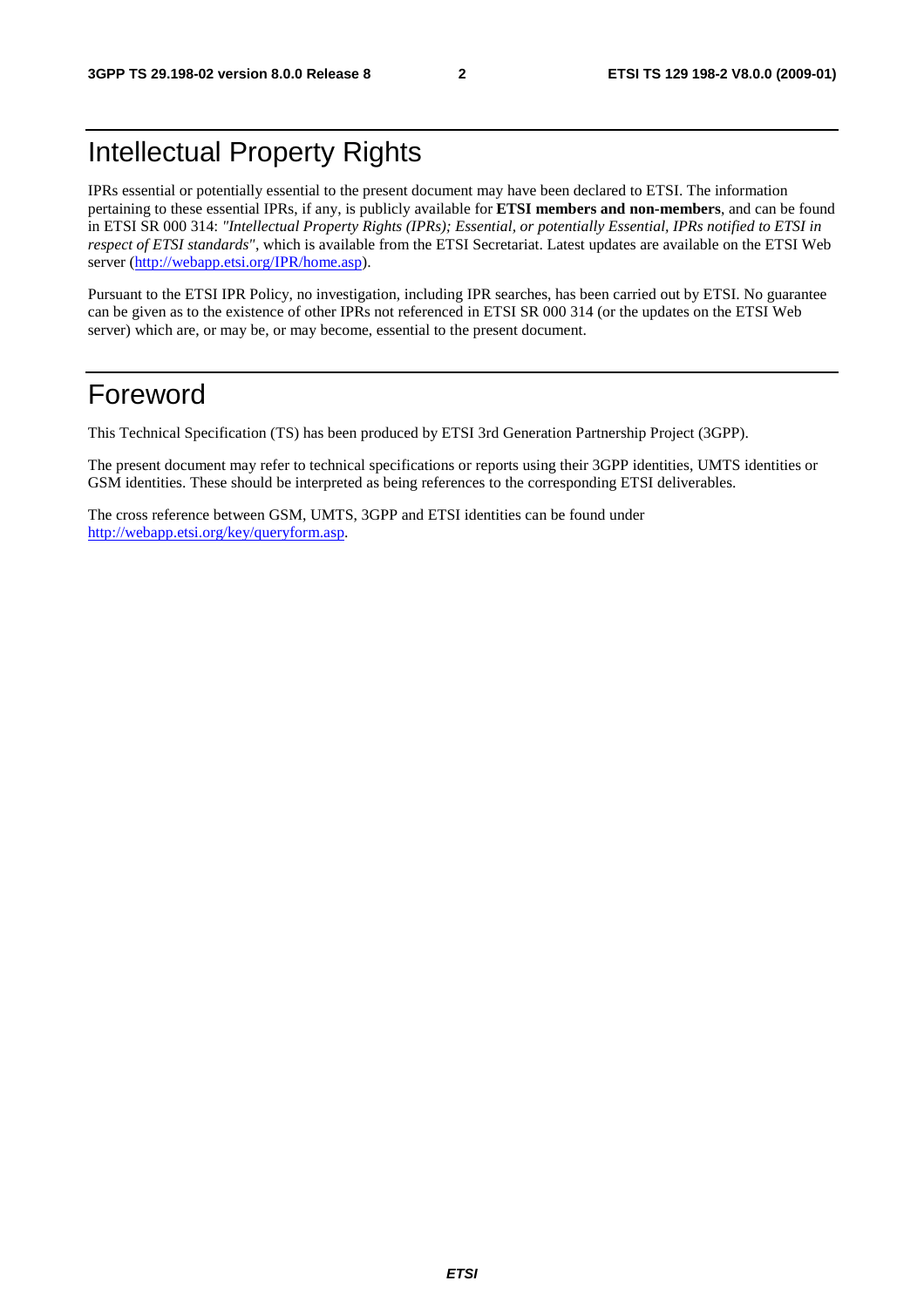$\mathbf{3}$ 

# Contents

| 1               |  |  |  |  |
|-----------------|--|--|--|--|
| 2               |  |  |  |  |
| 3               |  |  |  |  |
| 3.1<br>3.2      |  |  |  |  |
| 4               |  |  |  |  |
| 5               |  |  |  |  |
| 5.1             |  |  |  |  |
| 5.1.1           |  |  |  |  |
| 5.1.2           |  |  |  |  |
| 5.1.3           |  |  |  |  |
| 5.1.4           |  |  |  |  |
| 5.1.5           |  |  |  |  |
| 5.1.6           |  |  |  |  |
| 5.1.7           |  |  |  |  |
| 5.1.8           |  |  |  |  |
| 5.1.9<br>5.1.10 |  |  |  |  |
| 5.1.11          |  |  |  |  |
| 5.1.12          |  |  |  |  |
| 5.1.13          |  |  |  |  |
| 5.1.14          |  |  |  |  |
| 5.1.15          |  |  |  |  |
| 5.1.16          |  |  |  |  |
| 5.1.17          |  |  |  |  |
| 5.1.18          |  |  |  |  |
| 5.1.19          |  |  |  |  |
| 5.1.20          |  |  |  |  |
| 5.1.21          |  |  |  |  |
| 5.1.22          |  |  |  |  |
| 5.1.23          |  |  |  |  |
| 5.1.24          |  |  |  |  |
| 5.1.25          |  |  |  |  |
| 5.1.26          |  |  |  |  |
| 5.1.27          |  |  |  |  |
| 5.1.28          |  |  |  |  |
| 5.1.29          |  |  |  |  |
| 5.1.30          |  |  |  |  |
| 5.1.31          |  |  |  |  |
| 5.1.32          |  |  |  |  |
| 5.1.33          |  |  |  |  |
| 5.1.34          |  |  |  |  |
| 5.2<br>5.2.1    |  |  |  |  |
| 5.2.2           |  |  |  |  |
| 5.2.3           |  |  |  |  |
| 5.2.4           |  |  |  |  |
| 5.2.5           |  |  |  |  |
|                 |  |  |  |  |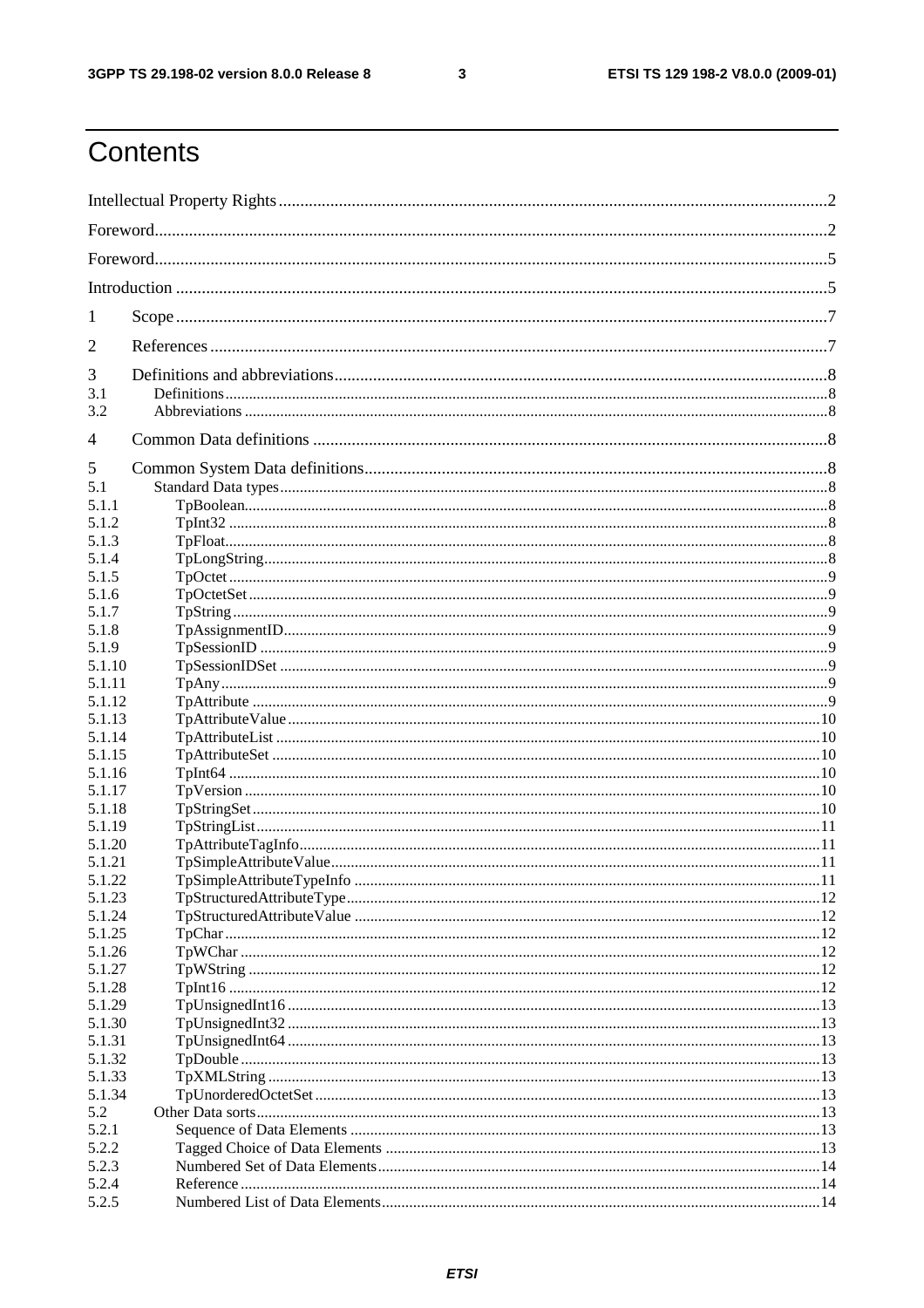$\overline{\mathbf{4}}$ 

| 5.3            |                               |                                                                              |  |
|----------------|-------------------------------|------------------------------------------------------------------------------|--|
| 5.3.1          |                               |                                                                              |  |
| 5.3.2          |                               |                                                                              |  |
| 5.4            |                               |                                                                              |  |
| 5.4.1          |                               |                                                                              |  |
| 5.4.2          |                               |                                                                              |  |
| 5.4.3          |                               |                                                                              |  |
| 5.4.4          |                               |                                                                              |  |
| 5.5            |                               |                                                                              |  |
| 5.5.1          |                               |                                                                              |  |
| 5.5.2          |                               |                                                                              |  |
| 5.5.3          |                               |                                                                              |  |
| 5.5.4          |                               |                                                                              |  |
| 5.5.5          |                               |                                                                              |  |
| 5.6            |                               |                                                                              |  |
| 5.6.1          |                               |                                                                              |  |
| 5.6.2          |                               |                                                                              |  |
| 5.6.3          |                               |                                                                              |  |
| 5.6.4          |                               |                                                                              |  |
| 5.6.5          |                               |                                                                              |  |
| 5.6.6          |                               |                                                                              |  |
| 5.6.7          |                               |                                                                              |  |
| 5.6.8          |                               |                                                                              |  |
| 5.6.9          |                               |                                                                              |  |
| 5.7            |                               |                                                                              |  |
| 5.7.1          |                               |                                                                              |  |
| 5.7.2          |                               |                                                                              |  |
| 5.7.3          |                               |                                                                              |  |
| 5.7.4          |                               |                                                                              |  |
| 5.7.5          |                               |                                                                              |  |
| 5.7.6          |                               |                                                                              |  |
| 5.7.7          |                               |                                                                              |  |
| 5.7.8          |                               |                                                                              |  |
| 5.8            |                               |                                                                              |  |
| 5.8.1          |                               |                                                                              |  |
|                | <b>Annex A (normative):</b>   | OMG IDL Description of the Common Data definitions 25                        |  |
|                | <b>Annex B</b> (informative): | W3C WSDL Description of the Common Data definitions26                        |  |
|                | <b>Annex C</b> (informative): | Java <sup>TM</sup> API Description of the Common Data definitions 27         |  |
|                | <b>Annex D</b> (normative):   |                                                                              |  |
|                |                               |                                                                              |  |
|                | <b>Annex E</b> (informative): | Description of the Common Data definitions for 3GPP2 cdma2000                |  |
| E.1            |                               |                                                                              |  |
|                |                               |                                                                              |  |
| E.2            |                               |                                                                              |  |
| E.2.1          |                               |                                                                              |  |
| E.2.2          |                               |                                                                              |  |
| E.2.3<br>E.2.4 |                               |                                                                              |  |
| E.2.5          |                               |                                                                              |  |
| E.2.6          |                               |                                                                              |  |
| E.2.7          |                               | Annex B (informative): W3C WSDL Description of the Common Data definitions38 |  |
| E.2.8          |                               |                                                                              |  |
| E.2.9          |                               |                                                                              |  |
|                |                               |                                                                              |  |
|                | <b>Annex F</b> (informative): |                                                                              |  |
|                |                               |                                                                              |  |
|                |                               |                                                                              |  |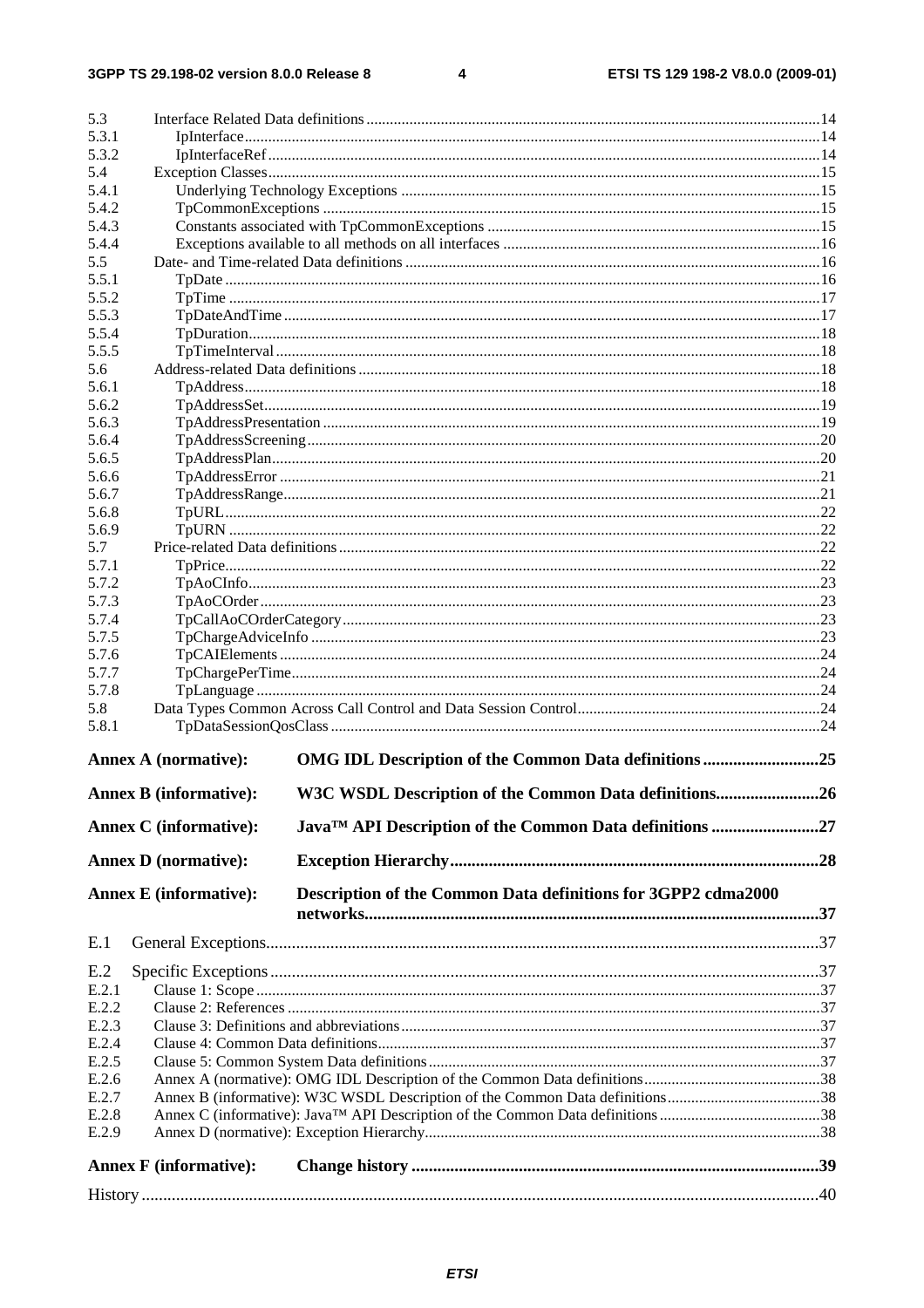# Foreword

This Technical Specification has been produced by the 3<sup>rd</sup> Generation Partnership Project (3GPP).

The contents of the present document are subject to continuing work within the TSG and may change following formal TSG approval. Should the TSG modify the contents of the present document, it will be re-released by the TSG with an identifying change of release date and an increase in version number as follows:

Version x.y.z

where:

- x the first digit:
	- 1 presented to TSG for information;
	- 2 presented to TSG for approval;
	- 3 or greater indicates TSG approved document under change control.
- y the second digit is incremented for all changes of substance, i.e. technical enhancements, corrections, updates, etc.
- z the third digit is incremented when editorial only changes have been incorporated in the document.

# Introduction

The present document is part 2 of a multi-part TS covering the 3<sup>rd</sup> Generation Partnership Project: Technical Specification Group Core Network and Terminals; Open Service Access (OSA); Application Programming Interface (API), as identified below. The **API specification** (3GPP TS 29.198) is structured in the following Parts:

| Part 1:     | "Overview":                                    |                              |
|-------------|------------------------------------------------|------------------------------|
| Part 2:     | "Common Data Definitions";                     |                              |
| Part 3:     | "Framework":                                   |                              |
| Part 4:     | "Call Control";                                |                              |
|             | Sub-part 1: "Call Control Common Definitions"; |                              |
|             | Sub-part 2: "Generic Call Control SCF";        |                              |
|             | Sub-part 3: "Multi-Party Call Control SCF";    |                              |
|             | Sub-part 4: "Multi-Media Call Control SCF";    |                              |
|             | Sub-part 5: "Conference Call Control SCF";     |                              |
| Part 5:     | "User Interaction SCF":                        |                              |
| Part 6:     | "Mobility SCF";                                |                              |
| Part 7:     | "Terminal Capabilities SCF";                   |                              |
| Part 8:     | "Data Session Control SCF";                    |                              |
| Part 9:     | "Generic Messaging SCF";                       | (not part of 3GPP Release 8) |
| Part $10$ : | "Connectivity Manager SCF";                    | (new in 3GPP Release 8)      |
| Part 11:    | "Account Management SCF";                      |                              |
| Part 12:    | "Charging SCF".                                |                              |
| Part 13:    | "Policy Management SCF";                       |                              |
| Part 14:    | "Presence and Availability Management SCF";    |                              |
| Part 15:    | "Multi Media Messaging SCF";                   |                              |
| Part 16:    | "Service Broker SCF"                           |                              |

The **Mapping specification of the OSA APIs and network protocols** (3GPP TR 29.998) is also structured as above. A mapping to network protocols is however not applicable for all Parts, but the numbering of Parts is kept. Also in case a Part is not supported in a Release, the numbering of the parts is maintained.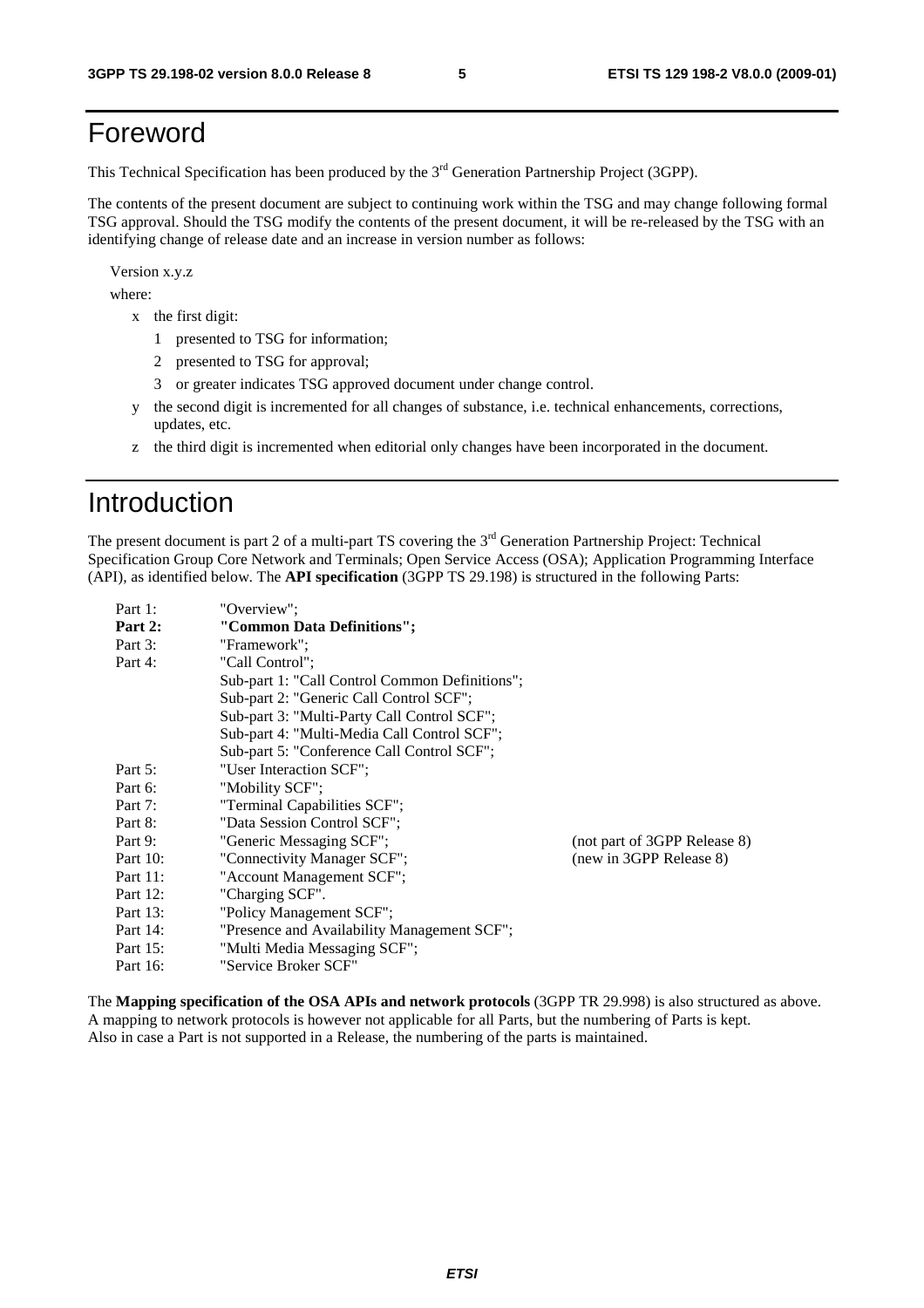| OSA API specifications 29.198-family |                                        |         |         |           | OSA API Mapping - 29.998-family |                                             |                                       |
|--------------------------------------|----------------------------------------|---------|---------|-----------|---------------------------------|---------------------------------------------|---------------------------------------|
| 29.198-01                            | Overview                               |         |         |           |                                 | 29.998-01                                   | Overview                              |
| 29.198-02                            | <b>Common Data Definitions</b>         |         |         |           |                                 | 29.998-02                                   | Not Applicable                        |
| 29.198-03                            | Framework                              |         |         |           |                                 | 29.998-03                                   | Not Applicable                        |
| Call                                 | 29.198-                                | 29.198- | 29.198- | 29.198-   | 29.198-                         | 29.998-04-1                                 | Generic Call Control – CAP mapping    |
| Control                              | $04-1$                                 | $04-2$  | $04-3$  | $04 - 4$  | $04-5$                          | 29.998-04-2                                 | Generic Call Control - INAP mapping   |
| (CC)                                 | Common                                 | Generic | Multi-  | Multi-    | Conf                            | 29.998-04-3                                 | Generic Call Control - Megaco mapping |
| <b>SCF</b>                           | CC data                                | CC SCF  | Party   | media     | CC SCF                          | 29.998-04-4                                 | Multiparty Call Control - ISC mapping |
|                                      | definitions                            |         | CC SCF  | CC SCF    |                                 |                                             |                                       |
| 29.198-05                            | <b>User Interaction SCF</b>            |         |         |           |                                 | 29.998-05-1                                 | User Interaction $-$ CAP mapping      |
|                                      |                                        |         |         |           |                                 | 29.998-05-2                                 | User Interaction - INAP mapping       |
|                                      |                                        |         |         |           |                                 | 29.998-05-3                                 | User Interaction - Megaco mapping     |
|                                      |                                        |         |         |           |                                 | 29.998-05-4                                 | User Interaction - SMS mapping        |
| 29.198-06                            | <b>Mobility SCF</b>                    |         |         |           |                                 | 29.998-06-1                                 | User Status and User Location - MAP   |
|                                      |                                        |         |         |           |                                 | mapping                                     |                                       |
|                                      |                                        |         |         |           | 29.998-06-2                     | User Status and User Location - SIP mapping |                                       |
| 29.198-07                            | <b>Terminal Capabilities SCF</b>       |         |         |           |                                 | 29.998-07                                   | Not Applicable                        |
| 29.198-08                            | Data Session Control SCF               |         |         |           |                                 | 29.998-08                                   | Data Session Control - CAP mapping    |
| 29.198-09                            | <b>Generic Messaging SCF</b>           |         |         |           |                                 | 29.998-09                                   | Not Applicable                        |
| 29.198-10                            | <b>Connectivity Manager SCF</b>        |         |         |           |                                 | 29.998-10                                   | Not Applicable                        |
| 29.198-11                            | <b>Account Management SCF</b>          |         |         |           |                                 | 29.998-11                                   | Not Applicable                        |
| 29.198-12                            | Charging SCF                           |         |         |           |                                 | 29.998-12                                   | Not Applicable                        |
| 29.198-13                            | <b>Policy Management SCF</b>           |         |         |           |                                 | 29.998-13                                   | Not Applicable                        |
| 29.198-14                            | Presence & Availability Management SCF |         |         |           | 29.998-14                       | Not Applicable                              |                                       |
| 29.198-15                            | Multi-media Messaging SCF              |         |         | 29.998-15 | Not Applicable                  |                                             |                                       |
| 29.198-16                            | Service Broker SCF                     |         |         |           |                                 | 29.998-16                                   | Not Applicable                        |

**Table: Overview of the OSA APIs & Protocol Mappings 29.198 & 29.998-family**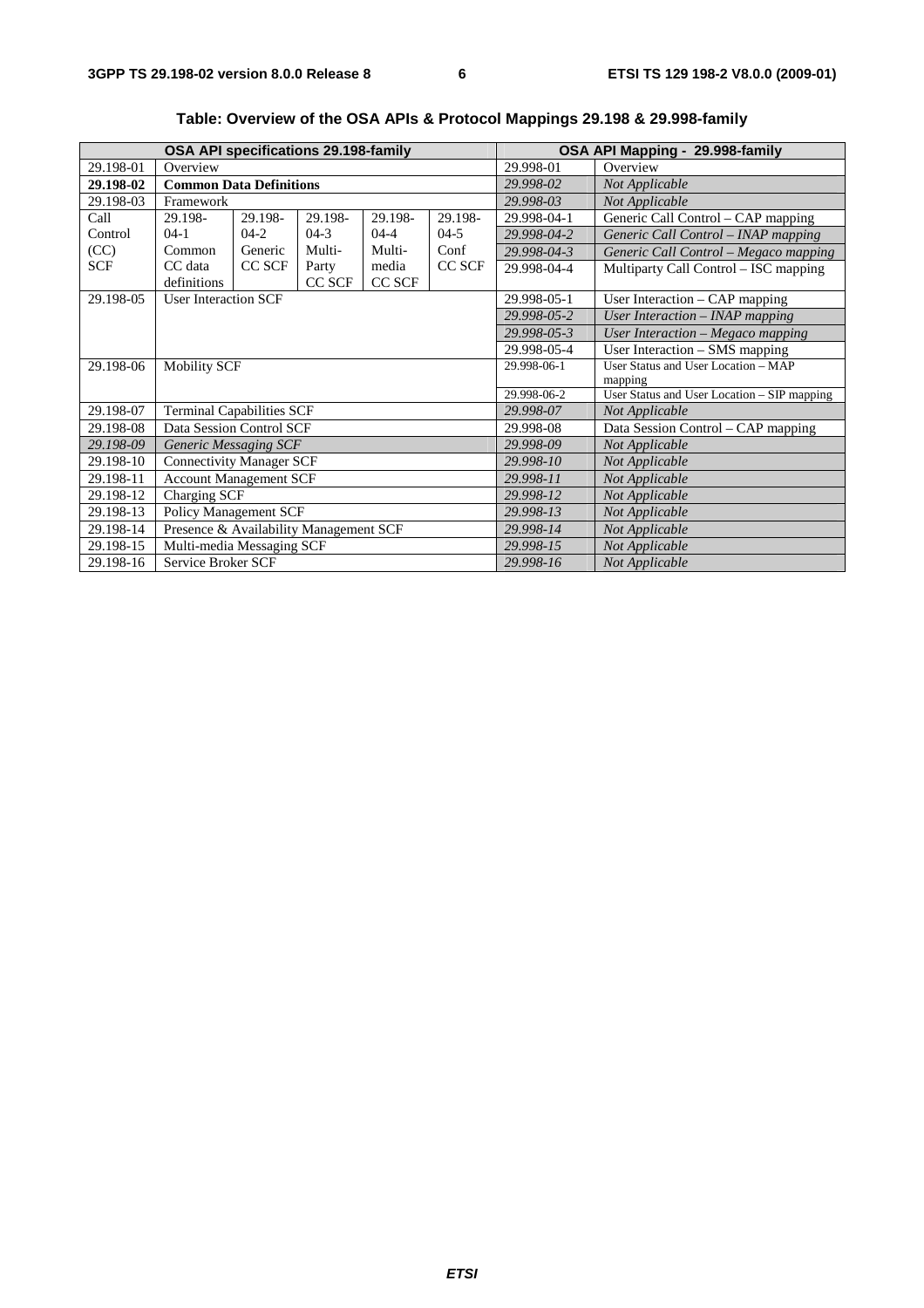### 1 Scope

The present document is Part 2 of the Stage 3 specification for an Application Programming Interface (API) for Open Service Access (OSA).

The OSA specifications define an architecture that enables application developers to make use of network functionality through an open standardised interface, i.e. the OSA APIs. The concepts and the functional architecture for the OSA are contained in 3GPP TS 23.198 [3]. The requirements for OSA are contained in 3GPP TS 22.127 [2].

The present document specifies the Common Data definitions of the OSA. The Common Data definitions contain datatypes that are common across the rest of the OSA API. All aspects of the Common Data are defined here, these being:

- Data definitions;
- IDL Description of the data types;
- WSDL Description of the data types;
- Reference to the Java™ API description of the data types.

This specification has been defined jointly between 3GPP TSG CT WG5, ETSI TISPAN and The Parlay Group, in cooperation with a number of JAIN™ Community member companies.

Maintenance of up to 3GPP Rel-8 and new OSA Stage 1, 2 and 3 work beyond Rel-9 was moved to OMA in June 2008.

### 2 References

The following documents contain provisions which, through reference in this text, constitute provisions of the present document.

- References are either specific (identified by date of publication, edition number, version number, etc.) or non-specific.
- For a specific reference, subsequent revisions do not apply.
- For a non-specific reference, the latest version applies. In the case of a reference to a 3GPP document (including a GSM document), a non-specific reference implicitly refers to the latest version of that document *in the same Release as the present document*.
- [1] 3GPP TS 29.198-1: "Open Service Access; Application Programming Interface; Part 1: Overview". [2] 3GPP TS 22.127: "Service Requirement for the Open Services Access (OSA); Stage 1". [3] 3GPP TS 23.198: "Open Service Access (OSA); Stage 2". [4] ISO 8601: "Data elements and interchange formats - Information interchange - Representation of dates and times". [5] 3GPP TS 22.024: "Description of Charge Advice Information (CAI)". [6] IETF RFC 1738: "Uniform Resource Locators (URL)". [7] IETF RFC 0822: "Standard for the format of ARPA Internet text messages". [8] ISO 4217: "Codes for the representation of currencies and funds". [9] ITU-T Recommendation E.164: "The international public telecommunication numbering plan". [10] ITU-T Recommendation X.400: "Message handling system and service overview". [11] ISO 639: "Code for the representation of names of languages".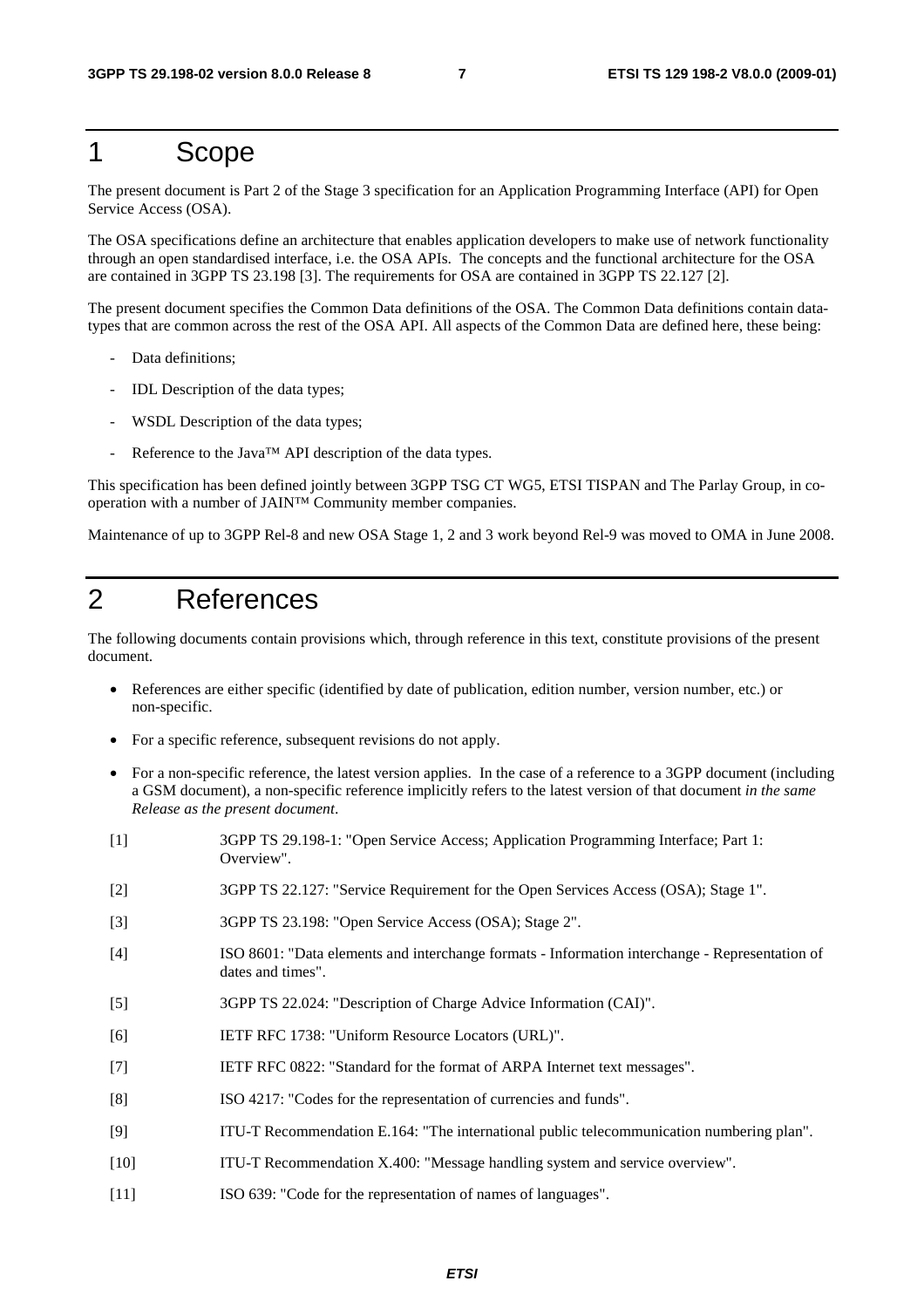<span id="page-8-0"></span>[12] IEEE Std 1003.2 (POSIX 1003.2): "IEEE Standard for Information Technology-Portable Operating System Interface (POSIX®)-Part 2".

# 3 Definitions and abbreviations

#### 3.1 Definitions

For the purposes of the present document, the terms and definitions given in TS 29.198-1 apply.

#### 3.2 Abbreviations

For the purposes of the present document, the abbreviations given in TS 29.198-1 apply.

# 4 Common Data definitions

The following clauses describe each aspect of the Common Data definitions.

#### **The order is as follows**:

The Data definitions clause shows a detailed expansion of each of the data types associated with the methods within the classes.

IDL description of the data types (normative Annex);

WSDL description of the data types (informative Annex);

Reference to the Java™ API description of the data types (informative Annex).

# 5 Common System Data definitions

These data definitions are assumed to be provided by the client operating system.

#### 5.1 Standard Data types

The APIs assume that the following Data types can be supported.

#### 5.1.1 TpBoolean

Defines a Boolean data type.

#### 5.1.2 TpInt32

Defines a signed 32-bit integer.

#### 5.1.3 TpFloat

Defines a single precision real number.

#### 5.1.4 TpLongString

Defines a Byte string, comprising length and data. The length shall be at least a 32-bit integer.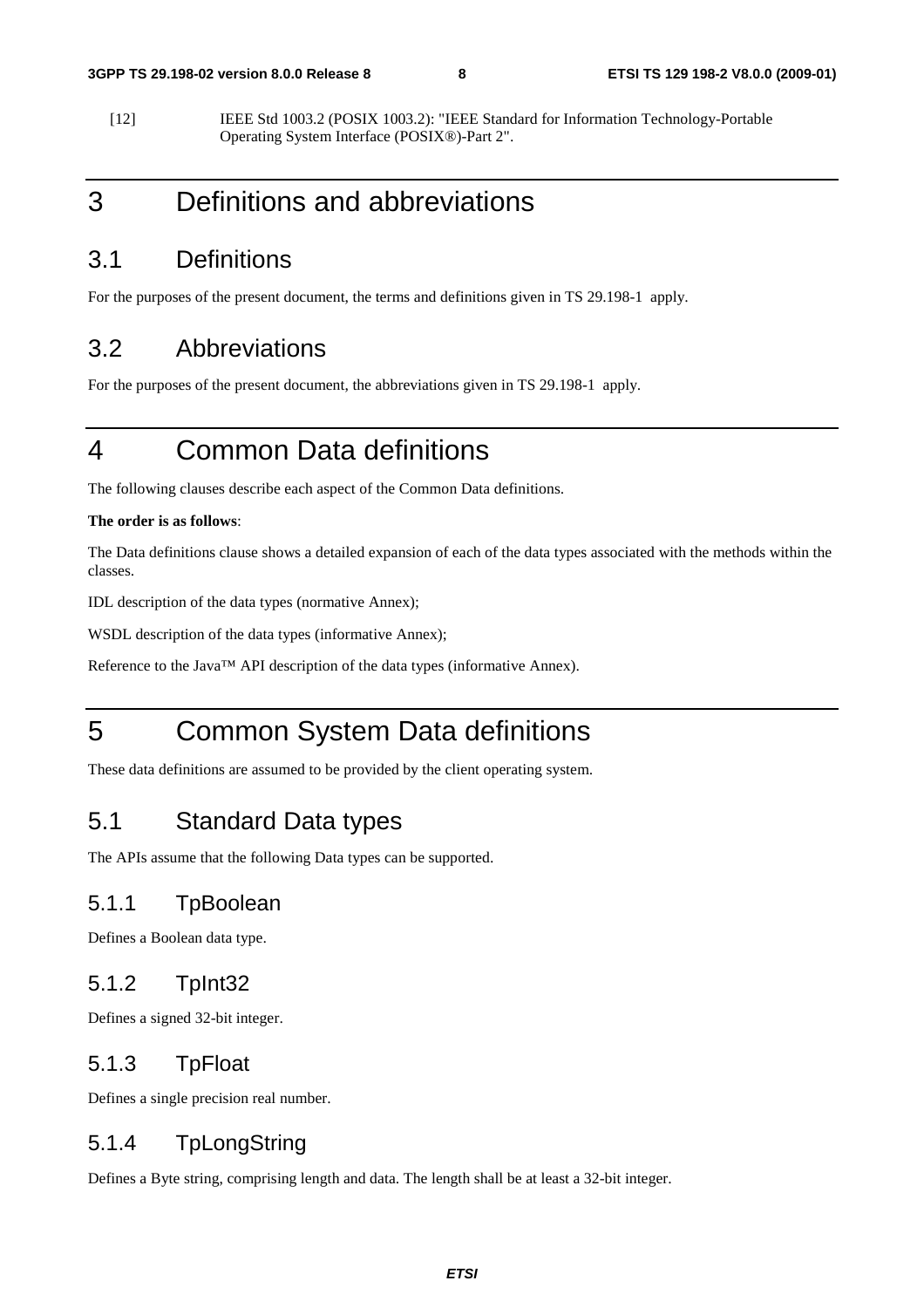#### <span id="page-9-0"></span>5.1.5 TpOctet

Defines an 8-bit quantity that is not translated during transmission.

#### 5.1.6 TpOctetSet

Defines a Numbered List of Data elements of TpOctet. Note that this is an ordered list.

#### 5.1.7 TpString

Defines a Byte string, comprising length and data. The length shall be at least a 16-bit integer.

#### 5.1.8 TpAssignmentID

Defines an assignment ID with a value that is unique to an instance of an implementation of a given interface (i.e. an object), irrespective of the method invoked on it. This ID may be used, for example, to identify single or multiple event notifications enabled by an object; or by a requesting object to modify or stop functionality ( e.g. event notifications, call load control) associated with a previously supplied assignment ID.

The assignment ID is identical to a  $T<sub>p</sub>Int32$  type.

#### 5.1.9 TpSessionID

Defines a session ID with a value that is at least unique within the context of a specific instance of an SCF. An instance of an SCF is a single service manager instance plus the associated subordinate instances. For example, a single MultiPartyCallControlManager instance plus all associated MultiPartyCall and MultiPartyCallLeg instances. The session ID is used to identify different sessions (e.g. different call or call leg sessions) of an interface capable of handling multiple sessions.

Example 1, myCallObject may implement the IpCall interface. If so, myCallObject may handle multiple call sessions, and each call session will be identified by a call session ID value (e.g. 1, 2, 3) that is unique within the context of the SCF instance.

Example 2, myCallAndCallLegObject may implement the IpCall and IpCallLeg interfaces. If so, myCallAndCallLegObject may handle multiple call sessions and multiple call leg sessions. Each call session will be identified by a call session ID value (e.g. 1, 2, 3) that is unique within the context of the SCF instance. Similarly, each call leg session will be identified by a call leg session ID value (e.g. 1, 2, 3, 4, 5, 6) that is also unique within the context of the SCF instance. Because call session IDs and call leg session IDs are different data types, overlapping values are permitted and their uniqueness still remains.

The session ID is identical to a **TpInt32** type.

#### 5.1.10 TpSessionIDSet

Defines a Numbered Set of Data Elements of TpSessionID.

#### 5.1.11 TpAny

Defines a type that can hold any type. This is not restricted to only the primitive types.

#### 5.1.12 TpAttribute

This is a Sequence of Data Elements containing the attribute name and value.

| <b>Sequence Element Name</b> | <b>Sequence Element</b><br>Type | <b>Notes</b>                          |
|------------------------------|---------------------------------|---------------------------------------|
| AttributeName                | TpString                        | The name of the attribute.            |
| AttributeValue               | TpAttributeValue                | The typed value(s) for the attribute. |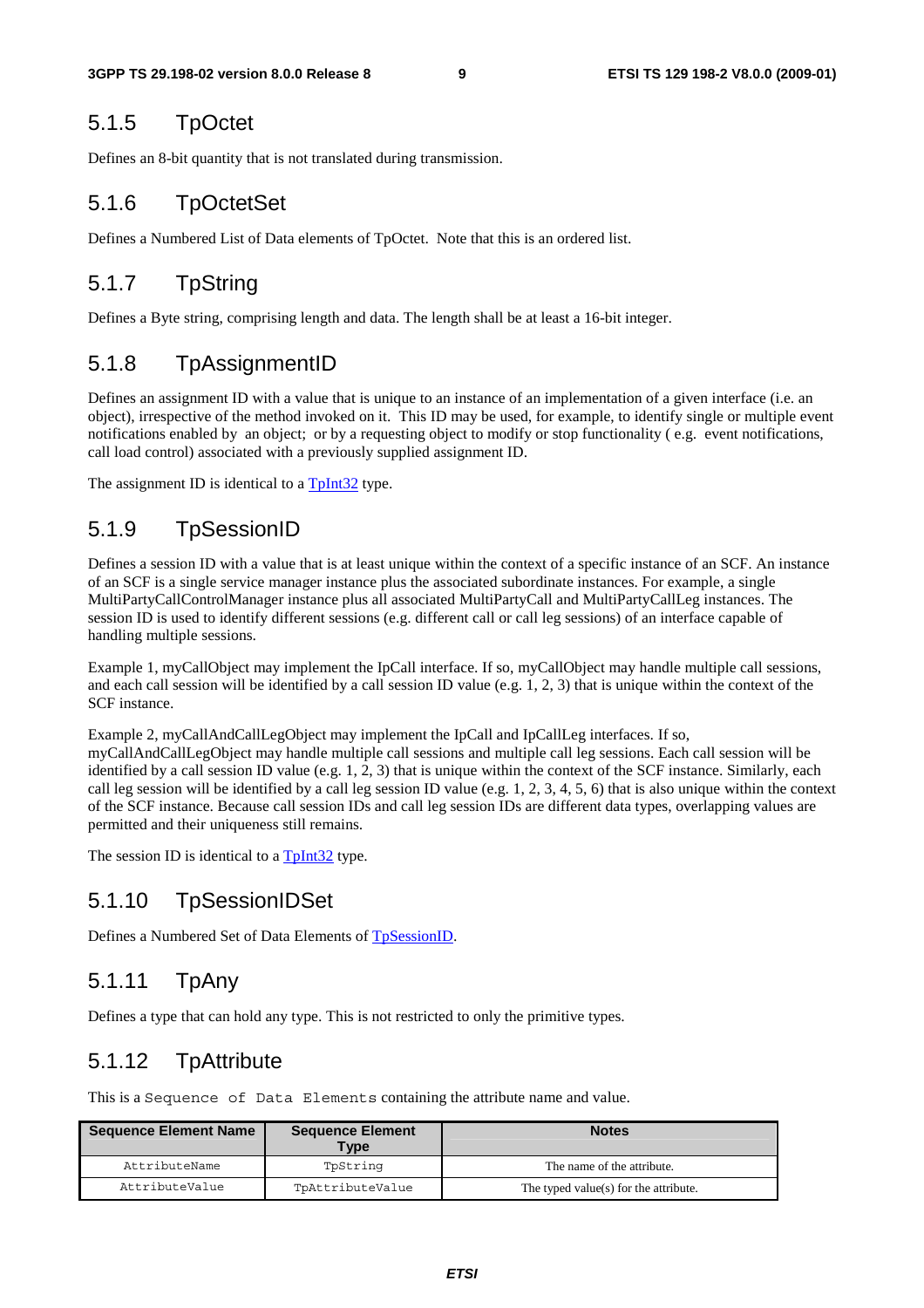### 5.1.13 TpAttributeValue

This is a tagged choice of data elements to hold attribute values of different complexity.

| <b>Tag Element Type</b> |  |
|-------------------------|--|
| pAttribute<br>aginto    |  |

| <b>Tag Element Value</b> | <b>Choice Element Type</b> | <b>Choice Element Name</b> |
|--------------------------|----------------------------|----------------------------|
| P SIMPLE TYPE            | TpSimpleAttributeValue     | SimpleValue                |
| STRUCTURED TYPE          | TpStructuredAttributeValue | StructuredValue            |
| XML TYPE                 | TpXMLString                | XMLValue                   |

#### 5.1.14 TpAttributeList

This is a Numbered List of Data Elements of type TpAttribute.

#### 5.1.15 TpAttributeSet

This is a Numbered Set of Data Elements of type TpAttribute.

#### 5.1.16 TpInt64

Defines a signed 64-bit integer.

#### 5.1.17 TpVersion

This data type is identical to TpString. It is used to uniquely identify the implemented version of the framework or an SCF. The syntax for this datatype is defined as:

#### **P\_<publishing body>\_<version number>**

Where:

**<publishing body>** is one of the strings listed in the table below.

| <b>Character String Value</b> | <b>Description</b>                          |
|-------------------------------|---------------------------------------------|
| PARLAY                        | Specification released by The Parlay Group. |
| ETSI                          | Specification released by ETSI.             |
| 3GPP                          | Specification released by 3GPP.             |

**<version number>** consists of numbers separated by underscores (e.g. 3\_1). It is recommended that not more than the two most significant numbers (major and minor version) of the version are used.

Examples of version strings are:

| <b>Character String Value</b> | <b>Description</b> |
|-------------------------------|--------------------|
| PARLAY 3 1<br>D.              | Parlay v3.1        |
| P ETSI 20                     | ETSIv2.0           |
| 3GPP 4 3                      | 3GPP Release 4.3   |

Note that different version strings can be aliases of each other all pointing to the same SCF/Framework version.

#### 5.1.18 TpStringSet

Defines a Numbered Set of Data Elements of type TpString.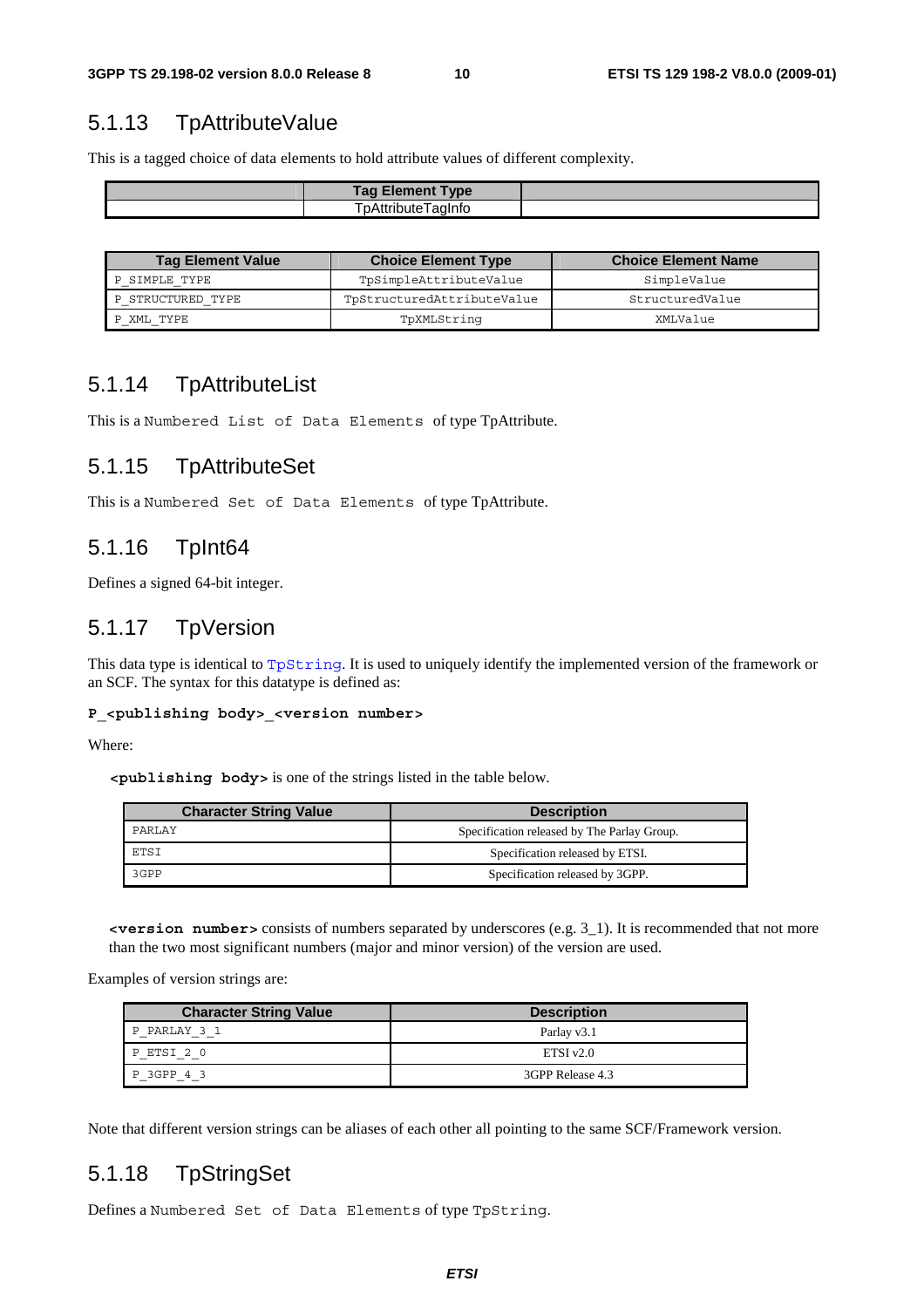### 5.1.19 TpStringList

Defines a Numbered List of Data Elements of type TpString.

### 5.1.20 TpAttributeTagInfo

TpAttributeTagInfo is an enumerated type used as a discriminator for the TpAttributeValue structure, and can contain the following values:

| <b>Name</b>       | Value | <b>Description</b> |
|-------------------|-------|--------------------|
| SIMPLE TYPE       |       | Simple type        |
| P STRUCTURED TYPE |       | Structured type    |
| XML TYPE          |       | XML type           |

### 5.1.21 TpSimpleAttributeValue

This is a tagged choice of data elements to hold attribute values of different complexity.

| <b>Tag Element Type</b>   |  |
|---------------------------|--|
| TpSimpleAttributeTypeInfo |  |

| <b>Tag Element Value</b> | <b>Choice Element Type</b> | <b>Choice Element Name</b> |
|--------------------------|----------------------------|----------------------------|
| P BOOLEAN                | TpBoolean                  | BooleanValue               |
| P OCTET                  | TpOctet                    | OctetValue                 |
| $P$ <sup>_</sup> CHAR    | TpChar                     | CharValue                  |
| P WCHAR                  | TpWChar                    | WCharValue                 |
| P STRING                 | TpString                   | StringValue                |
| P WSTRING                | TpWString                  | WStringValue               |
| P INT16                  | TpInt16                    | Int16Value                 |
| P UNSIGNED INT16         | TpUnsiqnedInt16            | UnsignedInt16Value         |
| P INT32                  | TpInt32                    | Int32Value                 |
| P UNSIGNED INT32         | TpUnsiqnedInt32            | UnsignedInt32Value         |
| P INT64                  | TpInt64                    | Int64Value                 |
| P UNSIGNED INT64         | TpUnsiqnedInt64            | UnsignedInt64Value         |
| P FLOAT                  | TpFloat                    | FloatValue                 |
| P DOUBLE                 | TpDouble                   | DoubleValue                |

### 5.1.22 TpSimpleAttributeTypeInfo

TpSimpleAttributeTypeInfo is an enumerated type used as a discriminator for the TpSimpleAttributeValue structure, and can contain the following values: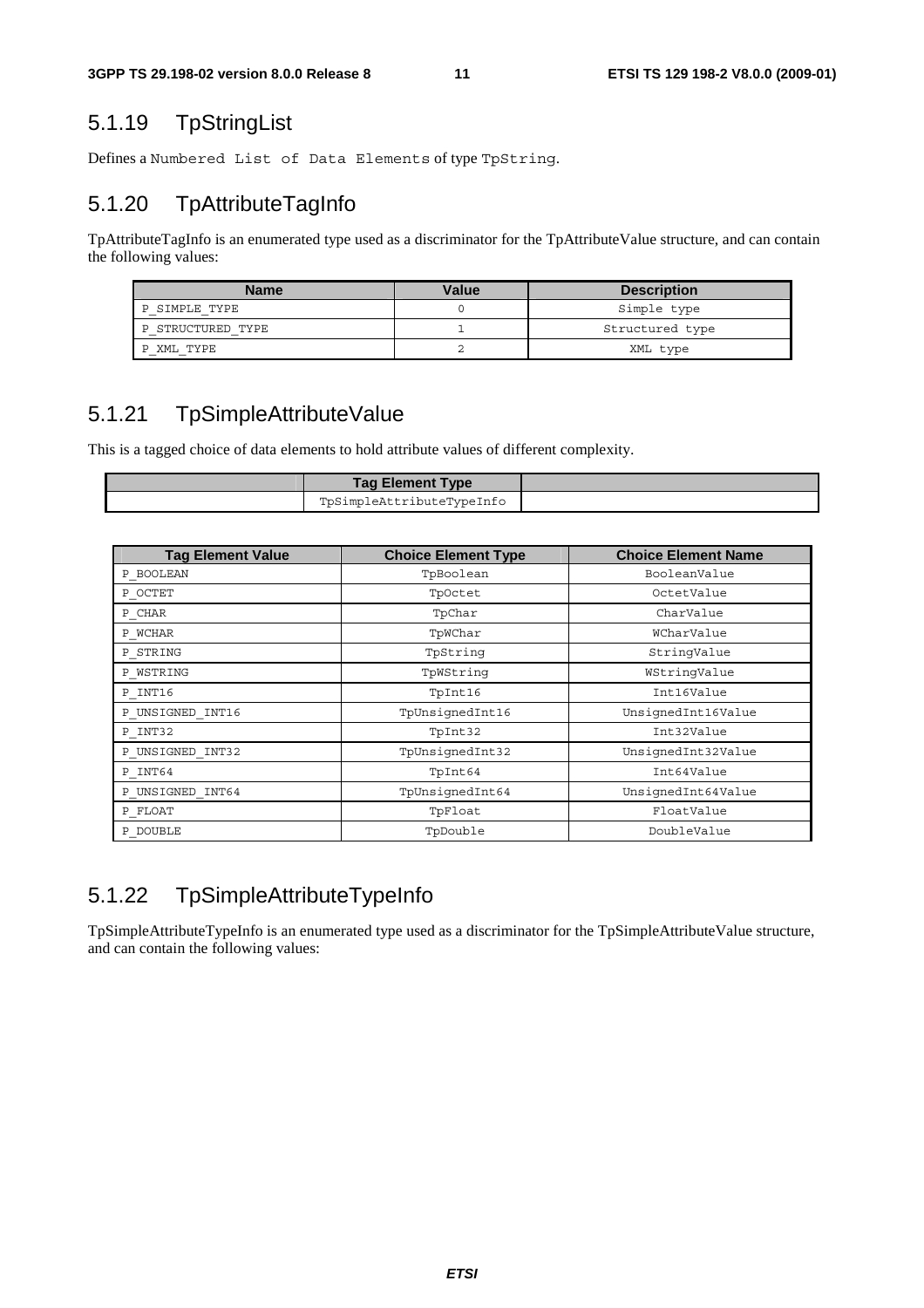| <b>Name</b>      | <b>Value</b>   | <b>Description</b>                      |
|------------------|----------------|-----------------------------------------|
| P BOOLEAN        | $\circ$        | Attribute type is type TpBoolean.       |
| P OCTET          | 1              | Attribute type is type TpOctet.         |
| P CHAR           | $\overline{c}$ | Attribute type is type TpChar.          |
| P WCHAR          | 3              | Attribute type is type TpWChar.         |
| P STRING         | 4              | Attribute type is type TpString.        |
| P WSTRING        | 5              | Attribute type is type TpWString.       |
| P INT16          | 6              | Attribute type is type TpInt16.         |
| P UNSIGNED INT16 | 7              | Attribute type is type TpUnsignedInt16. |
| P INT32          | 8              | Attribute type is type TpInt32.         |
| P UNSIGNED INT32 | 9              | Attribute type is type TpUnsignedInt32. |
| P INT64          | 10             | Attribute type is type TpInt64.         |
| P UNSIGNED INT64 | 11             | Attribute type is type TpUnsignedInt64. |
| P FLOAT          | 12             | Attribute type is type TpFloat.         |
| P DOUBLE         | 13             | Attribute type is type TpDouble.        |

#### 5.1.23 TpStructuredAttributeType

This data type is identical to a TpString, and is defined as a string of characters that uniquely identifies the type of a structured data type. Network operator specific capabilities may also be used, but should be preceded by the string "SP\_". The pattern of values is defined, where module names and class names map to a fully specified class name.

| <b>Character String Value</b>       | <b>Description</b>                                 |
|-------------------------------------|----------------------------------------------------|
| P module1/module2/module3/className | An object of the specified, fully qualified class. |

#### 5.1.24 TpStructuredAttributeValue

This is a Sequence of Data Elements containing the structured attribute type tag and the value to be interpreted using that type.

| <b>Sequence Element Name</b> | <b>Sequence Element Type</b> | <b>Notes</b>                                |
|------------------------------|------------------------------|---------------------------------------------|
| Type                         | TpStructuredAttributeType    | The type for the value.                     |
| Value                        | TpAny                        | The structured values for the<br>attribute. |

#### 5.1.25 TpChar

This type is an 8-bit quantity that may undergo conversion when transmitted by the communication system.

#### 5.1.26 TpWChar

This type is a quantity that may undergo conversion when transmitted by the communication system. The size of this type is implementation-dependent.

#### 5.1.27 TpWString

Defines a TpWChar string, comprising length and data. The length shall be at least a 16-bit integer.

#### 5.1.28 TpInt16

Defines a signed 16-bit integer.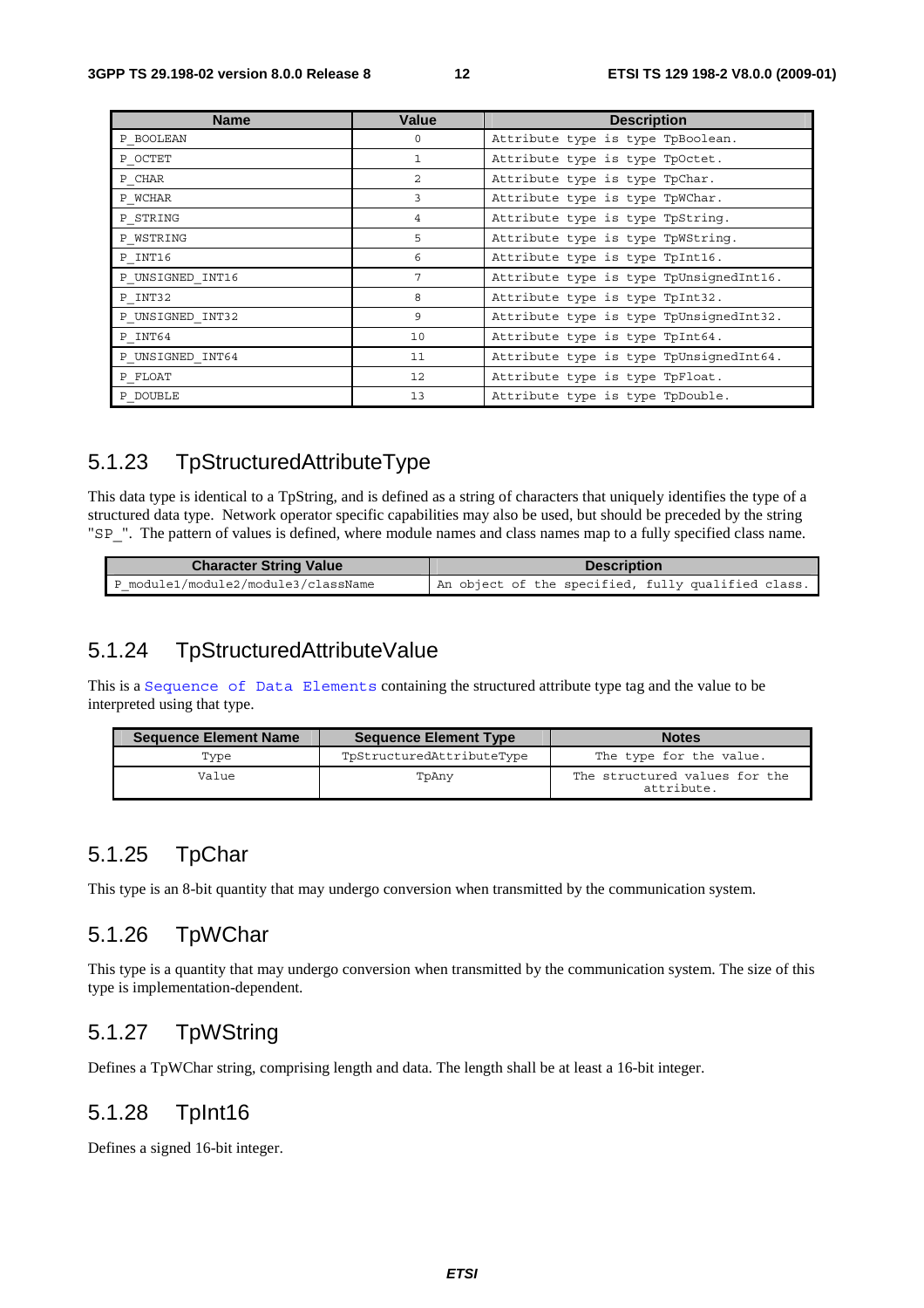#### 5.1.29 TpUnsignedInt16

Defines an unsigned 16-bit integer.

#### 5.1.30 TpUnsignedInt32

Defines an unsigned 32-bit integer.

#### 5.1.31 TpUnsignedInt64

Defines an unsigned 64-bit integer.

#### 5.1.32 TpDouble

Defines a double precision real number.

#### 5.1.33 TpXMLString

This data type is TpString containing well-formed XML and may contain a reference to/include a DTD or Schema.

#### 5.1.34 TpUnorderedOctetSet

Defines a Numbered Set of Data elements of TpOctet. Note that this is an un-ordered set.

Note that this type should not be removed from the present document, even if unused by any part of the OSA specifications. It is included to ensure that TpOctetSet is correctly used as a Numbered List of Data Elements, and not a Numbered Set.

### 5.2 Other Data sorts

The APIs assumes that the following data syntaxes can be supported:

#### 5.2.1 Sequence of Data Elements

This describes a sequence of data types. This may be defined as a structure (for example, in  $C_{++}$ ) or simply a sequence of data elements within a structure.

EXAMPLE: The  $TpAddress$  data type may be defined in  $C++$  as:

| typedef struct { |                                    |
|------------------|------------------------------------|
| TpAddressPlan    | Plan;                              |
| TpString         | AddrString;                        |
| TpString         | Name;                              |
|                  | TpAddressPresentationPresentation; |
|                  | TpAddressScreeningScreening;       |
|                  | TpStringSubAddressString;          |
| PpAddress;       |                                    |

#### 5.2.2 Tagged Choice of Data Elements

This describes a data type which actually evaluates to one of a choice of a number of data elements. This data element contains two parts: a tag data type (the *tag* part) which is used to identify the chosen data type, and the chosen data type itself (the *union* part). This form of data type is also referred to as a tagged union.

This data type can be implemented (for example, in C++) as a structure containing an integer for the *tag* part, and a union for the *union* part.

This data type is implementation specific. Please refer to the appropriate IDL documents (and the resulting language mappings) to see how this data type is implemented.

EXAMPLE: The TpCallError data type may be defined in C++ as: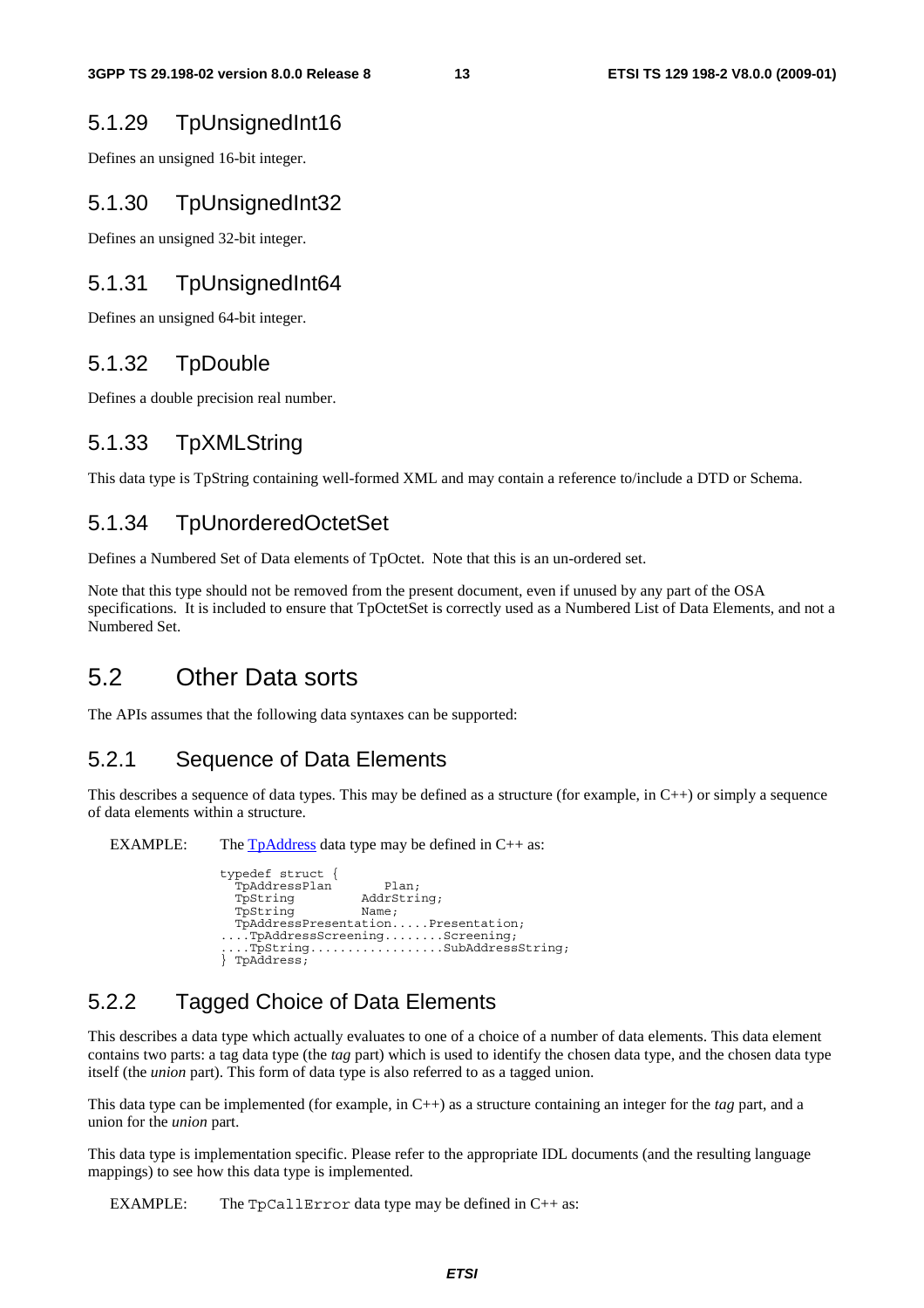```
typedef struct { 
   TpCallErrorType Tag; 
  union TpCallErrorInfoUndefined Undefined; 
     TpCallErrorInfoRoutingAborted RoutingAborted; 
     TpCallErrorInfoCallAbandoned CallAbandoned; 
     TpCallErrorInfoInvalidAddress InvalidAddress; 
    TpCallErrorInfoInvalidState
     TpCallErrorInfoInvalidCriteria InvalidCriteria; 
   callErrorInfo:
} TpCallError;
```
#### 5.2.3 Numbered Set of Data Elements

This describes a data type which comprises an integer which indicates the total number of data elements in the set (the *number* part), and an **unordered** set of data elements (the *data* part). *Set* data types do not contain duplicate data elements.

Note that TpOctetSet is a Numbered List of Data Elements, not a Numbered Set.

EXAMPLE: The  $TpAddressSet$  data type may be defined in  $C++$  as:

typedef struct { TpInt32 Number; TpAddress Set[Number]; } TpAddressSet;

#### 5.2.4 Reference

This describes a reference (or pointer) to a data type. When one interface inherits directly from another interface, a reference to the inheriting interface can be used when the base interface reference is required. For example, the references to Multi-Media Call Control interfaces can be used in Multi-Party Call Control methods that have been inherited by Multi-Media Call Control from Multi-Party Call Control interfaces.

#### 5.2.5 Numbered List of Data Elements

This describes a data type which comprises an integer which indicates the total number of data elements in the set (the *number* part), and an **ordered** set of data elements (the *data* part). *List* data types can contain duplicate data elements.

EXAMPLE: The  $T<sub>p</sub>StringList$  data type may be defined in C++ as:

```
typedef struct { 
  .<br>TpInt32 Number
   TpString List[Number]; 
} TpStringList;
```
### 5.3 Interface Related Data definitions

#### 5.3.1 IpInterface

Defines the address of a generic interface instance.

#### 5.3.2 IpInterfaceRef

Defines a Reference to type IpInterface.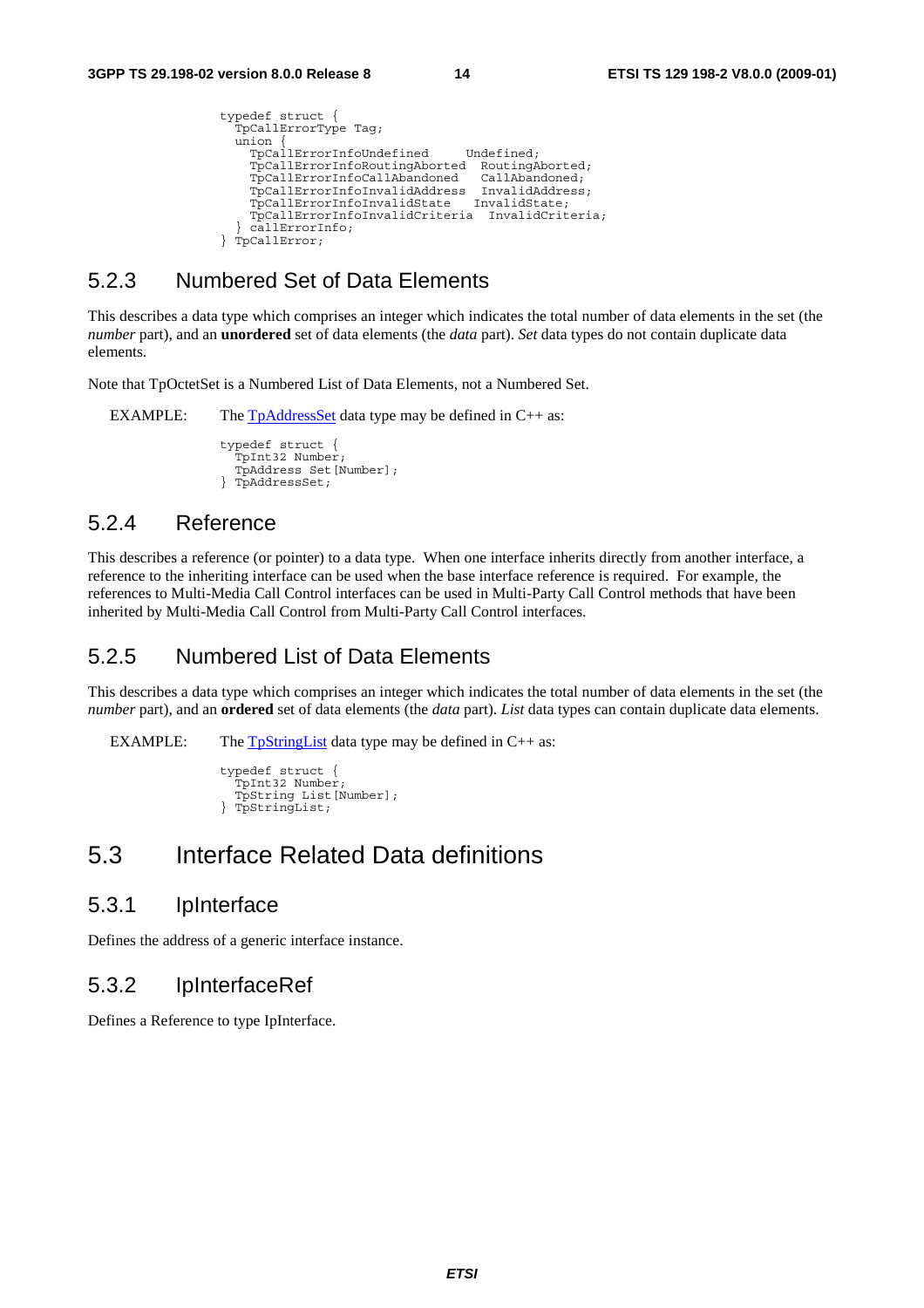## 5.4 Exception Classes

#### 5.4.1 Underlying Technology Exceptions

All methods contain a signature showing, amongst other things, the explicit exceptions that they may throw. In addition to these exceptions, all methods can throw a number of implicit exceptions. These exceptions do not need to be included within the method signatures and are given below.

These exceptions would be thrown by the underlying technology (e.g. CORBA, Java™) as a result of problems encountered, for example, with the way the API method is invoked. They are a minimum set of exceptions that must be throwable by the underlying technology. Depending upon the underlying technology, additional method exceptions may also be thrown.

| <b>Description</b>                                                                       |
|------------------------------------------------------------------------------------------|
| Invalid Parameter: A method has been passed an invalid parameter argument                |
| Invalid Parameter Value: A method parameter has been passed a value that is out of range |
| Parameter Missing: A method has not been passed a mandatory parameter argument           |

### 5.4.2 TpCommonExceptions

Defines the structure of the exception class which is applicable to all methods.

| <b>Structure Element Name</b> | <b>Structure Element Type</b> | <b>Structure Element Description</b>                                         |
|-------------------------------|-------------------------------|------------------------------------------------------------------------------|
| ExceptionType                 | TpInt32                       | Carries a constant from the list in the table below                          |
| ExtraInformation              | TpString                      | Carries extra information to help identify the source of the exception, e.g. |
|                               |                               | a parameter name                                                             |

### 5.4.3 Constants associated with TpCommonExceptions

| <b>Name</b>               | Value             | <b>Description</b>                                                                                                                                                                                                                                                                            |
|---------------------------|-------------------|-----------------------------------------------------------------------------------------------------------------------------------------------------------------------------------------------------------------------------------------------------------------------------------------------|
| P RESOURCES UNAVAILABLE   | 000Dh             | The required resources in the network are not available                                                                                                                                                                                                                                       |
| P TASK REFUSED            | 000E <sub>h</sub> | The requested method has been refused                                                                                                                                                                                                                                                         |
| P TASK CANCELLED          | 000Fh             | The requested method has been cancelled                                                                                                                                                                                                                                                       |
| P NO CALLBACK ADDRESS SET | 0011h             | The requested method is refused because no callback address has been set (this may be the result<br>of a timing issue between setting the callback address and invoking the method)                                                                                                           |
| P POLICY VIOLATION        | 0013h             | A policy has been breached and therefore the request has been rejected. All the input to the<br>method may be valid as meeting the required input for the operation, but using that input in the<br>execution of the service resulted in conditions that require the service not to complete. |
| P METHOD NOT SUPPORTED    | 0016h             | The method is not allowed or supported within the context of the current service agreement.                                                                                                                                                                                                   |
| P INVALID STATE           | 02E8h             | Unexpected sequence of methods, i.e., the sequence does not match the specified state diagrams.                                                                                                                                                                                               |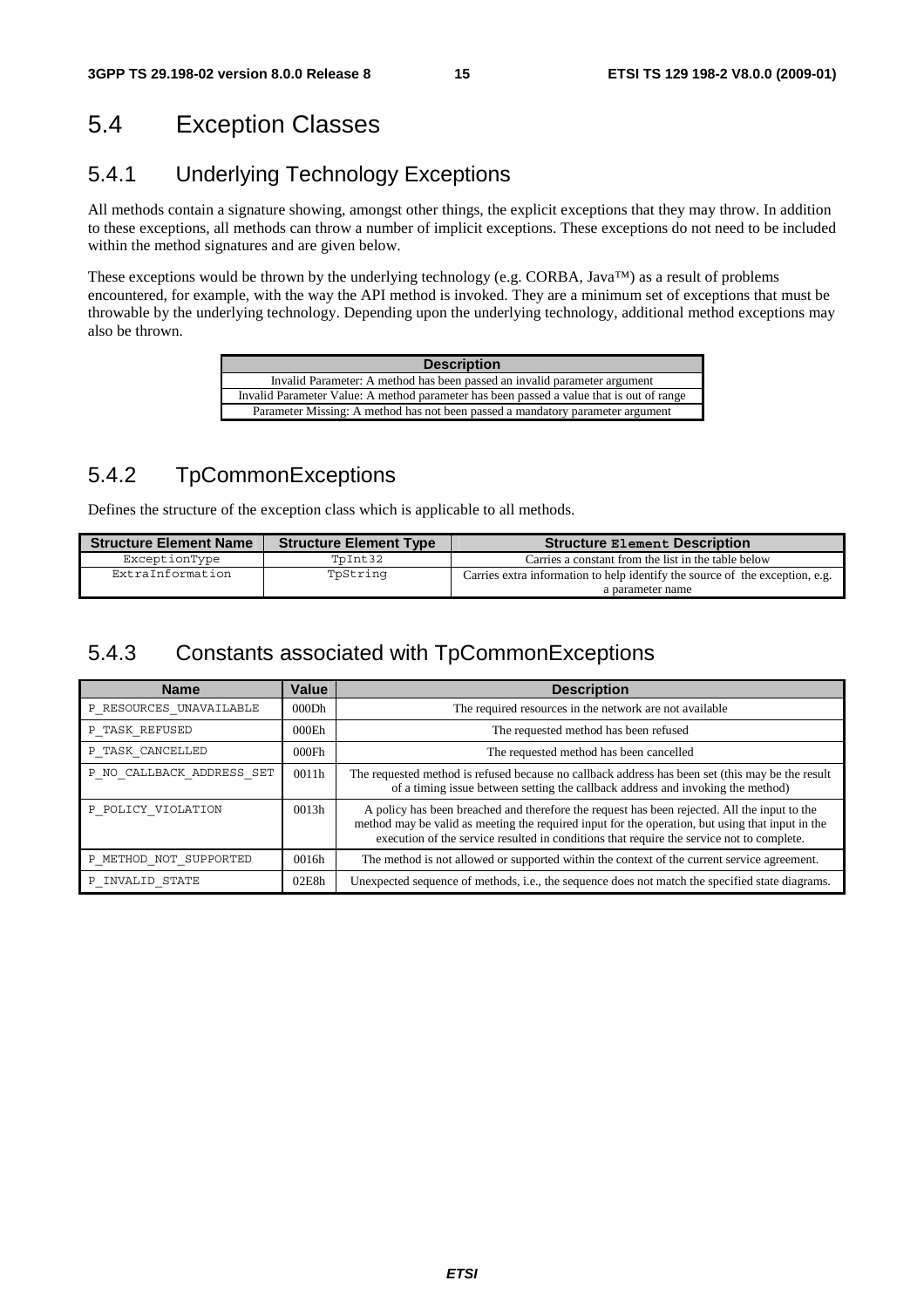### 5.4.4 Exceptions available to all methods on all interfaces

The following are the list of exception classes which are available to all interfaces of the API.

| <b>Name</b>                          | <b>Description</b>                                                                                                                                                                                                                                                                                                                                                                                                                                                                                                                                                                    |
|--------------------------------------|---------------------------------------------------------------------------------------------------------------------------------------------------------------------------------------------------------------------------------------------------------------------------------------------------------------------------------------------------------------------------------------------------------------------------------------------------------------------------------------------------------------------------------------------------------------------------------------|
| P APPLICATION NOT ACTIVATED          | An application is unauthorised to access information and request services with regards to users that<br>have deactivated that particular application.                                                                                                                                                                                                                                                                                                                                                                                                                                 |
|                                      | In case the request was for information related to multiple user identities the reference to user<br>identities that are causing this exception will be returned in the extra information of the exception.                                                                                                                                                                                                                                                                                                                                                                           |
| P INFORMATION NOT AVAILABLE          | The requested information is not available. A reason might be that the information is unavailable in<br>the core network or that the application is unauthorised to access the information. An application is<br>unauthorised to access information and request services with regards to users that have set their<br>privacy flag regarding that particular service. In case the request was for information related to<br>multiple user identities, the reference to user identities that are causing this exception will be returned<br>in the extra information of the exception. |
| P_INVALID_ADDRESS                    | Invalid address specified                                                                                                                                                                                                                                                                                                                                                                                                                                                                                                                                                             |
| P_INVALID_AMOUNT                     | Invalid amount specified.                                                                                                                                                                                                                                                                                                                                                                                                                                                                                                                                                             |
| P_INVALID_ASSIGNMENT_ID              | The assignment ID is invalid                                                                                                                                                                                                                                                                                                                                                                                                                                                                                                                                                          |
| P_INVALID_CRITERIA                   | Invalid criteria specified                                                                                                                                                                                                                                                                                                                                                                                                                                                                                                                                                            |
| P_INVALID_CURRENCY                   | Invalid currency specified.                                                                                                                                                                                                                                                                                                                                                                                                                                                                                                                                                           |
| $\verb P_invalID_EVENT_TYPE \\$      | Invalid event type                                                                                                                                                                                                                                                                                                                                                                                                                                                                                                                                                                    |
| P_INVALID_INTERFACE_NAME             | Invalid interface name                                                                                                                                                                                                                                                                                                                                                                                                                                                                                                                                                                |
| $\verb P_invalID_inference_TYPE  \\$ | The interface reference supplied by the client is the wrong type.                                                                                                                                                                                                                                                                                                                                                                                                                                                                                                                     |
| P_INVALID_NETWORK_STATE              | Although the sequence of method calls is allowed by the gateway, the underlying protocol can not<br>support it.                                                                                                                                                                                                                                                                                                                                                                                                                                                                       |
|                                      | E.g., in some protocols some methods are only allowed by the protocol, when the call processing is<br>suspended, e.g., after reporting an event that was monitored in interrupt mode.                                                                                                                                                                                                                                                                                                                                                                                                 |
| P_INVALID_SESSION_ID                 | Invalid session ID.                                                                                                                                                                                                                                                                                                                                                                                                                                                                                                                                                                   |
| P_INVALID_TIME_AND_DATE_FORMAT       | Invalid date and time format provided                                                                                                                                                                                                                                                                                                                                                                                                                                                                                                                                                 |
| P_UNAUTHORISED_PARAMETER_VALUE       | A method parameter value violates the Service Level Agreement                                                                                                                                                                                                                                                                                                                                                                                                                                                                                                                         |
| P_UNKNOWN_SUBSCRIBER                 | The subscriber is not known in the network or the application is An application is unauthorised to<br>access information and request services with regards to users that are not subscribed to the<br>application.                                                                                                                                                                                                                                                                                                                                                                    |
|                                      | In case the request was for information related to multiple user identities, the reference to user<br>identities that are causing this exception will be returned in the extra information of the exception.                                                                                                                                                                                                                                                                                                                                                                          |
| P_UNSUPPORTED_ADDRESS_PLAN           | An address contains an address plan which is not supported                                                                                                                                                                                                                                                                                                                                                                                                                                                                                                                            |
| P_INVALID_VERSION                    | An invalid version is specified.                                                                                                                                                                                                                                                                                                                                                                                                                                                                                                                                                      |

# 5.5 Date- and Time-related Data definitions

#### 5.5.1 TpDate

This data type is identical to a [TpString](#page-9-0). It specifies the data in accordance with International Standard ISO 8601 [4]. This is defined as the string of characters in the following format:

#### **YYYY-MM-DD**

where the date is specified as:

YYYY four digits year MM two digits month DD two digits day

The date elements are separated by a hyphen character (-).

EXAMPLE: The 4 December 1998, is encoded as the string: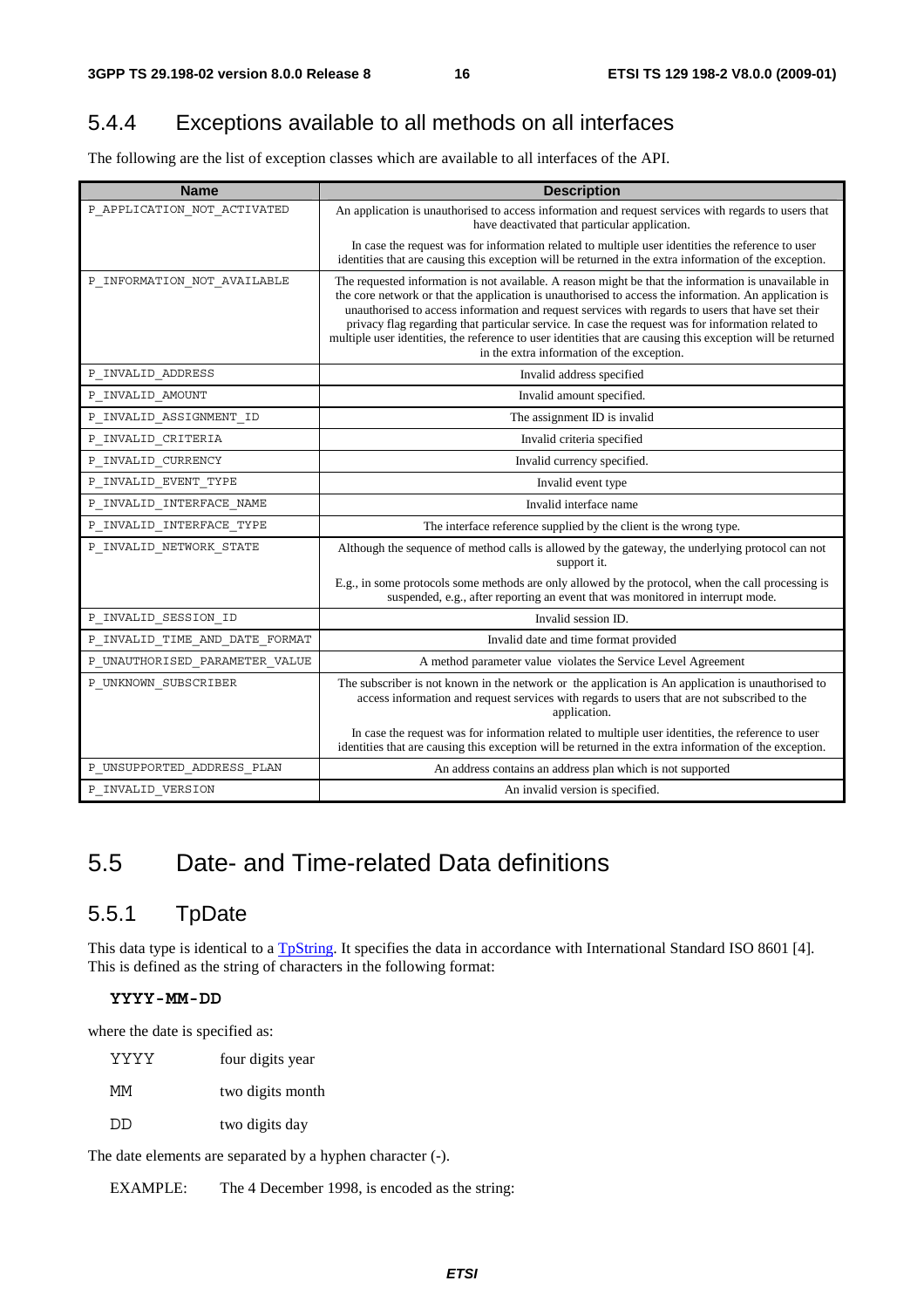1998-12-04

#### 5.5.2 TpTime

This data type is identical to a [TpString](#page-9-0). It specifies the time in accordance with International Standard ISO 8601 [4]. This is defined as the string of characters in the following format:

#### **HH:MM:SS.mmm**

or

#### **HH:MM:SS.mmmZ**

where the time is specified as:

| HН  | two digits hours (24h notation)                        |
|-----|--------------------------------------------------------|
| МM  | two digits minutes                                     |
| SS  | two digits seconds                                     |
| mmm | three digits fractions of a second (i.e. milliseconds) |

The time elements are separated by a colon character (:). The date and time are separated by a space. Optionally, a capital letter Z may be appended to the time field to indicate Universal Time Co-ordinated (UTC). Otherwise, local time is assumed.

EXAMPLE: 10:30 and 15 seconds is encoded as the string:

10:30:15.000

for local time, or in UTC it would be: 10:30:15.000Z

#### 5.5.3 TpDateAndTime

This data type is identical to a [TpString](#page-9-0). It specifies the data and time in accordance with International Standard ISO 8601 [4]. This is defined as the string of characters in the following format:

#### **YYYY-MM-DD HH:MM:SS.mmm**

or

#### **YYYY-MM-DD HH:MM:SS.mmmZ**

where the date is specified as:

| YYYY | four digits year |
|------|------------------|
| МM   | two digits month |
| חח   | two digits day   |

The date elements are separated by a hyphen character (-).

The time is specified as:

| HН  | two digits hours (24h notation)                                |
|-----|----------------------------------------------------------------|
| МM  | two digits minutes                                             |
| SS  | two digits seconds                                             |
| mmm | three digits fractions of a second ( <i>i.e.</i> milliseconds) |

The time elements are separated by a colon character (:).The date and time are separated by a space. Optionally, a capital letter Z may be appended to the time field to indicate Universal Time Co-ordinated (UTC). Otherwise, local time is assumed.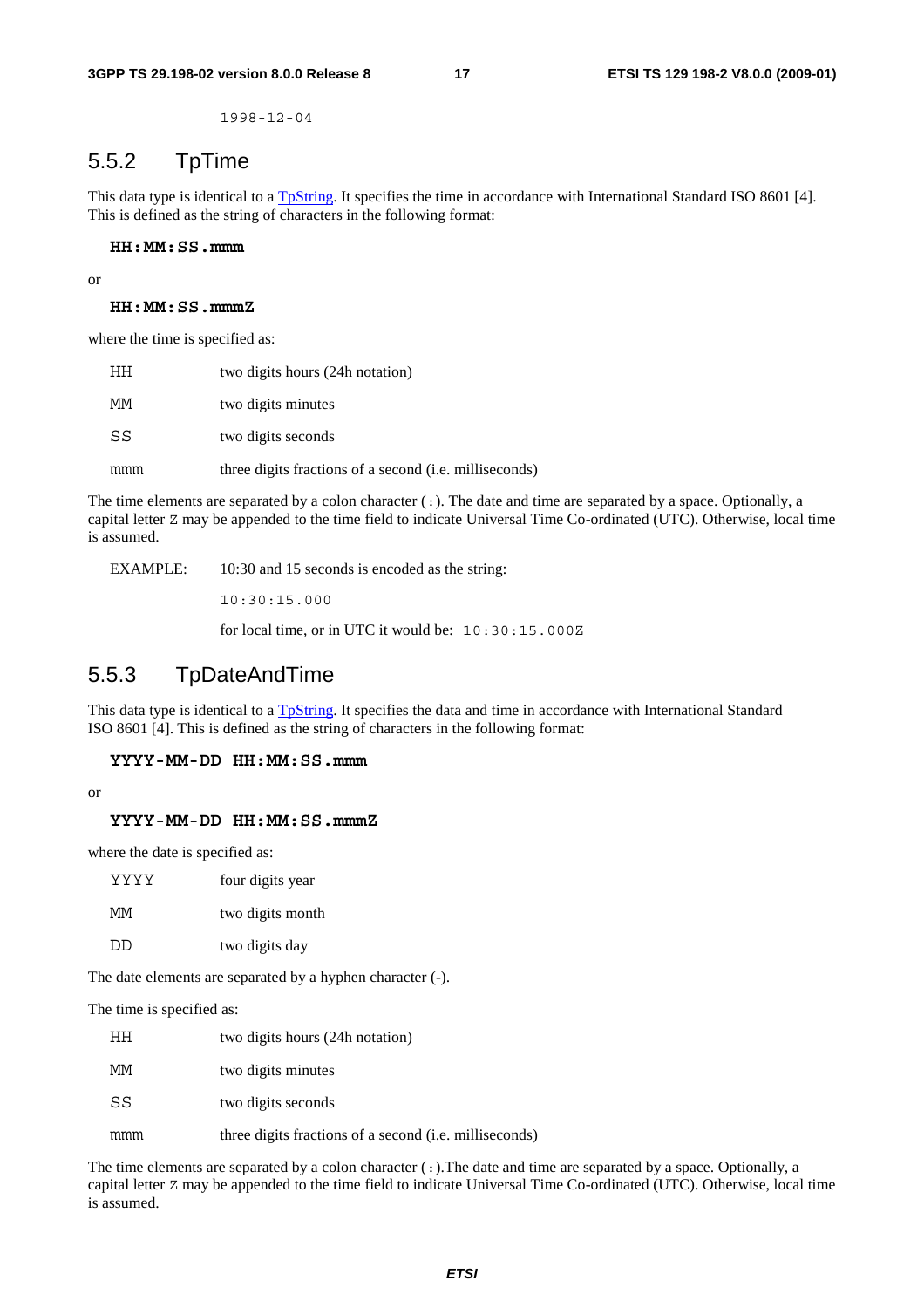<span id="page-18-0"></span>EXAMPLE: The 4 December 1998, at 10:30 and 15 seconds is encoded as the string:

1998-12-04 10:30:15.000

for local time, or in UTC it would be:

1998-12-04 10:30:15.000Z

#### 5.5.4 TpDuration

This data type is a  $T_{\text{pInt32}}$  representing a time interval in milliseconds. A value of "-1" defines infinite duration and a value of "-2" represents a default duration.

#### 5.5.5 TpTimeInterval

Defines the Sequence of Data Elements that specify a time interval.

| <b>Sequence Element Name</b> | <b>Sequence Element Type</b> |
|------------------------------|------------------------------|
| StartTime                    | ToDateAndTime                |
| StopTime                     | ToDateAndTime                |

## 5.6 Address-related Data definitions

#### 5.6.1 TpAddress

Defines the Sequence of Data Elements that specify an address.

| <b>Sequence Element Name</b> | <b>Sequence Element Type</b> |
|------------------------------|------------------------------|
| Plan                         | TpAddressPlan                |
| AddrString                   | TpString                     |
| Name                         | TpString                     |
| Presentation                 | TpAddressPresentation        |
| Screening                    | TpAddressScreening           |
| SubAddressString             | TpString                     |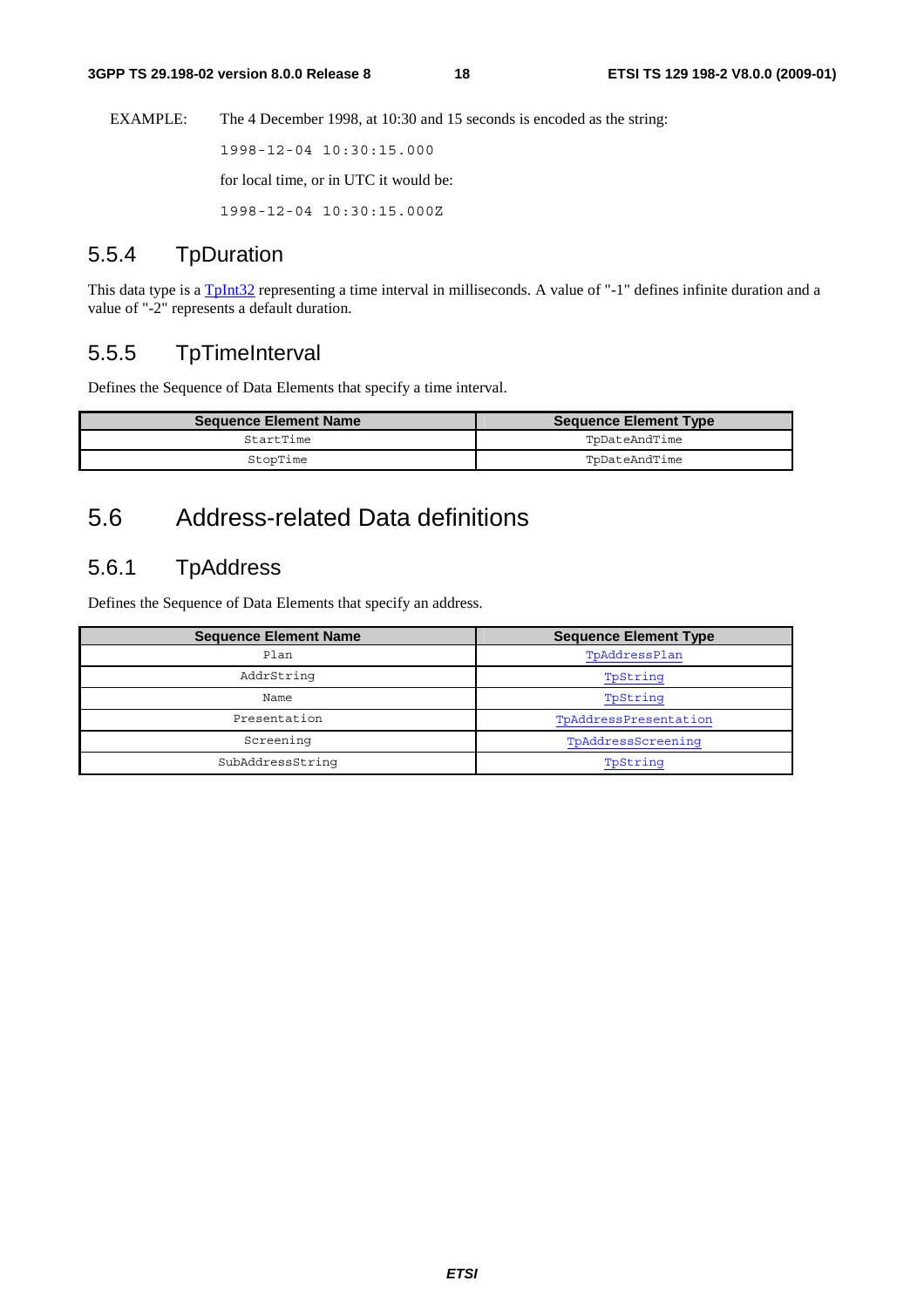<span id="page-19-0"></span>The AddrString defines the actual address information and the structure of the string depends on the Plan. The following table gives an overview of the format of the AddrString for the different address plans.

| <b>Address Plan</b>                                                                                                                                                                                                                                                                                                                                                                                                                                                | <b>AddrString Format Description</b>                                                                                                                                      | <b>Example</b>                                                                                                                 |
|--------------------------------------------------------------------------------------------------------------------------------------------------------------------------------------------------------------------------------------------------------------------------------------------------------------------------------------------------------------------------------------------------------------------------------------------------------------------|---------------------------------------------------------------------------------------------------------------------------------------------------------------------------|--------------------------------------------------------------------------------------------------------------------------------|
| P_ADDRESS_PLAN_NOT_PRESENT                                                                                                                                                                                                                                                                                                                                                                                                                                         | Not applicable                                                                                                                                                            |                                                                                                                                |
| P ADDRESS PLAN UNDEFINED                                                                                                                                                                                                                                                                                                                                                                                                                                           | Not applicable                                                                                                                                                            |                                                                                                                                |
| P_ADDRESS_PLAN_IP                                                                                                                                                                                                                                                                                                                                                                                                                                                  | For Ipv4 the dotted quad notation is used. Also for IPv6 the<br>dotted notation is used. The address can optionally be<br>followed by a port number separated by a colon. | "127.0.0.1:42"                                                                                                                 |
| P_ADDRESS_PLAN_MULTICAST                                                                                                                                                                                                                                                                                                                                                                                                                                           | An Ipv4 class D address or Ipv6 equivalent in dotted notation.                                                                                                            | "224.0.0.0"                                                                                                                    |
| P_ADDRESS_PLAN_UNICAST                                                                                                                                                                                                                                                                                                                                                                                                                                             | A non-multicast or broadcast IP address in dotted notation.                                                                                                               | "127.0.0.1"                                                                                                                    |
| P_ADDRESS_PLAN_E164                                                                                                                                                                                                                                                                                                                                                                                                                                                | An international number without the international access code,<br>including the country code and excluding the leading zero of<br>the area code.                          | "31161249111"                                                                                                                  |
| P_ADDRESS_PLAN_AESA                                                                                                                                                                                                                                                                                                                                                                                                                                                | The ATM End System Address in binary format (40 bytes)                                                                                                                    | 01234567890ABCDEF01234<br>567890ABCDEF01234567                                                                                 |
| P ADDRESS PLAN URL                                                                                                                                                                                                                                                                                                                                                                                                                                                 | A uniform resource locator as defined in RFC 1738 [6]                                                                                                                     | "http://www.parlay.org"                                                                                                        |
| P_ADDRESS_PLAN_NSAP                                                                                                                                                                                                                                                                                                                                                                                                                                                | The binary representation of the Network Service Access<br>Point                                                                                                          | 490001AA000400010420                                                                                                           |
| P ADDRESS PLAN SMTP                                                                                                                                                                                                                                                                                                                                                                                                                                                | An e-mail address as specified in RFC822 [7]                                                                                                                              | "webmaster@parlay.org"                                                                                                         |
| P ADDRESS PLAN X400                                                                                                                                                                                                                                                                                                                                                                                                                                                | The X400 address structured as a set of attribute value pairs<br>separated by semicolons.                                                                                 | "C=nl;ADMD=;PRMD=uninet<br>;O=parlay;S=Doe;I=S;G=Joh<br>n'                                                                     |
| P ADDRESS PLAN SIP (Note 1)                                                                                                                                                                                                                                                                                                                                                                                                                                        | Any valid address string allowed in RFC 3261 "SIP: Session<br>Initiation Protocol"                                                                                        | "sip:user@parlay.org"<br>"tel:+358-555-<br>1234567;postd=pp22"<br>" <sip: @1.2.3.4:5060="" enquiries=""><br/>Enquiries"</sip:> |
| P_ADDRESS_PLAN_ANY (Note 2)                                                                                                                                                                                                                                                                                                                                                                                                                                        | Not applicable                                                                                                                                                            |                                                                                                                                |
| P ADDRESS PLAN NATIONAL                                                                                                                                                                                                                                                                                                                                                                                                                                            | Reserved for National Specific use                                                                                                                                        | Refer to relevant National<br>Numbering Plan<br>Specification                                                                  |
| NOTE 1: It should be noted that two SIP addresses will be regarded as equivalent by a gateway if they correspond to<br>the same user at the same network address. The textual form of the two addresses need not be the same. For<br>example, sip: enquiries@parlay.org will be deemed to match<br><sip:enquiries@1.2.3.4:5060>Enquiries (if parlay.org resolves to 1.2.3.4).<br/>NOTE 2: This is only to be used with TpAddressRange</sip:enquiries@1.2.3.4:5060> |                                                                                                                                                                           |                                                                                                                                |

#### 5.6.2 TpAddressSet

Defines a Numbered Set of Data Elements of [TpAddress.](#page-18-0)

### 5.6.3 TpAddressPresentation

Defines whether an address can be presented to an end user.

| Name                                       | Value | <b>Description</b>                     |
|--------------------------------------------|-------|----------------------------------------|
| P ADDRESS PRESENTATION UNDEFINED           |       | Undefined                              |
| P ADDRESS PRESENTATION ALLOWED             |       | Presentation Allowed                   |
| P ADDRESS PRESENTATION RESTRICTED          |       | <b>Presentation Restricted</b>         |
| ADDRESS PRESENTATION ADDRESS NOT AVAILABLE |       | Address not available for presentation |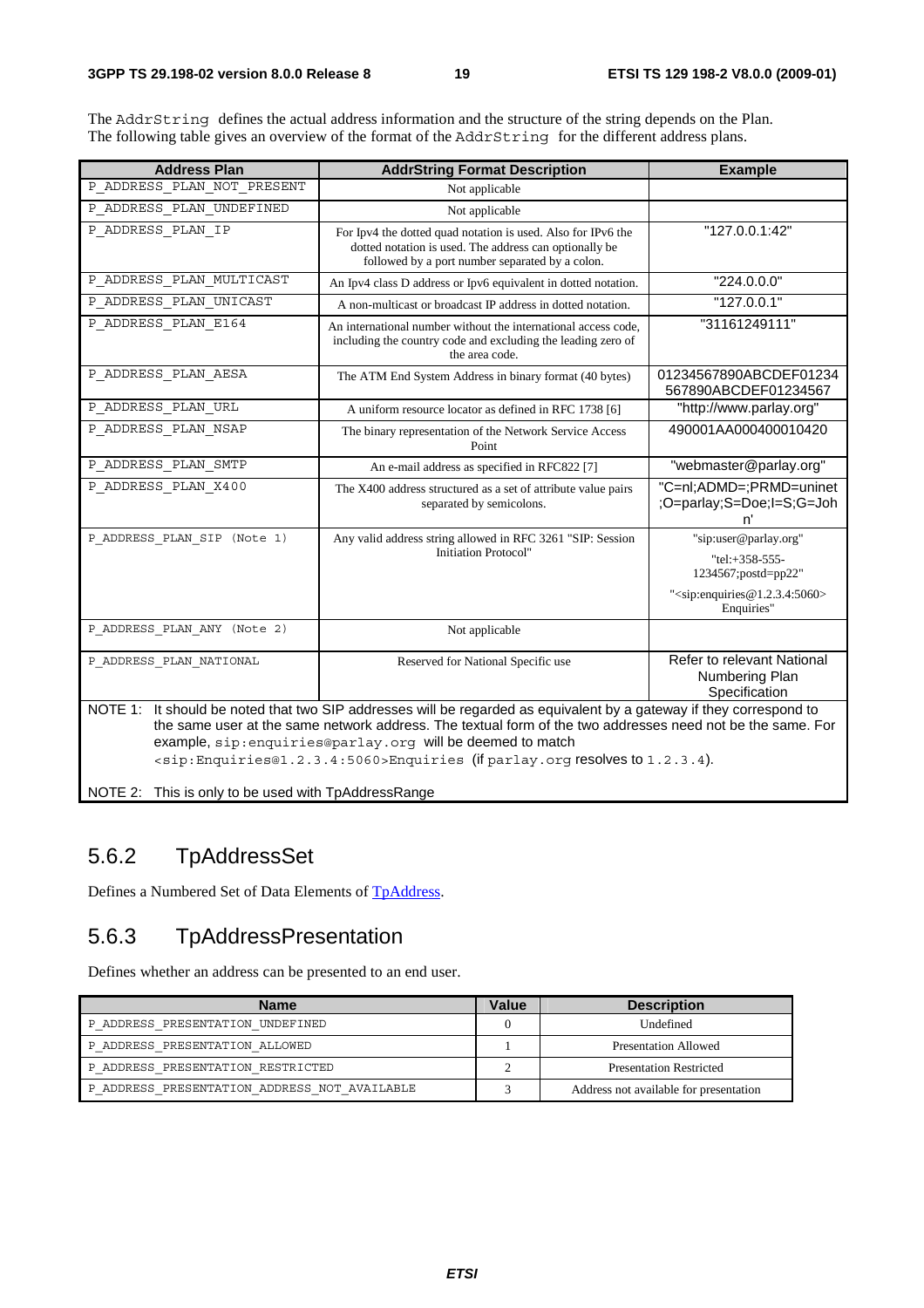# <span id="page-20-0"></span>5.6.4 TpAddressScreening

Defines whether an address can be presented to an end user.

| <b>Name</b>                                                                                                                                                         | Value          | <b>Description</b>                           |
|---------------------------------------------------------------------------------------------------------------------------------------------------------------------|----------------|----------------------------------------------|
| P ADDRESS SCREENING UNDEFINED                                                                                                                                       | $\overline{0}$ | Undefined                                    |
| P ADDRESS SCREENING USER VERIFIED PASSED                                                                                                                            |                | user provided address<br>verified and passed |
| P ADDRESS SCREENING USER NOT VERIFIED                                                                                                                               | ↑              | user provided address<br>not verified        |
| P ADDRESS SCREENING USER VERIFIED FAILED                                                                                                                            | 3              | user provided address<br>verified and failed |
| P ADDRESS SCREENING NETWORK                                                                                                                                         | 4              | Network provided address (see Note)          |
| NOTE:<br>Even though the application may provide the address to the gateway, from the end-user point of view it is still<br>regarded as a network provided address. |                |                                              |

### 5.6.5 TpAddressPlan

Defines the address plan (or numbering plan) used. It is also used to indicate whether an address is actually defined in a [TpAddress](#page-18-0) data element.

| <b>Name</b>                                                      | <b>Value</b>   | <b>Description</b>                                                                |
|------------------------------------------------------------------|----------------|-----------------------------------------------------------------------------------|
| P ADDRESS PLAN NOT PRESENT                                       | $\Omega$       | No Address Present                                                                |
| P ADDRESS PLAN UNDEFINED                                         | 1              | Undefined                                                                         |
| P ADDRESS PLAN IP                                                | $\overline{c}$ | IP                                                                                |
| P_ADDRESS_PLAN_MULTICAST                                         | 3              | Multicast                                                                         |
| P_ADDRESS_PLAN_UNICAST                                           | 4              | Unicast                                                                           |
| P ADDRESS PLAN E164                                              | 5              | E.164                                                                             |
| P ADDRESS PLAN AESA                                              | 6              | <b>AESA</b>                                                                       |
| P_ADDRESS_PLAN_URL                                               | 7              | <b>URL</b>                                                                        |
| P ADDRESS PLAN NSAP                                              | 8              | <b>NSAP</b>                                                                       |
| P ADDRESS PLAN SMTP                                              | 9              | <b>SMTP</b>                                                                       |
| < <deprecated>&gt; P ADDRESS PLAN MSMAIL (see Note)</deprecated> | 10             | Microsoft Mail                                                                    |
| P ADDRESS PLAN X400                                              | 11             | X.400                                                                             |
| P ADDRESS PLAN SIP                                               | 12             | Any URL scheme which is allowed in RFC<br>3261 "SIP: Session Initiation Protocol" |
| P ADDRESS PLAN ANY                                               | 13             | Any address plan is deemed to match (This is<br>only used for TpAddressRange)     |
| P ADDRESS PLAN NATIONAL                                          | 14             | Reserved for National Specific use                                                |
| NOTE: This value is not to be used.                              |                |                                                                                   |

For the case where the P\_ADDRESS\_PLAN\_NOT\_PRESENT and P\_ADDRESS\_PLAN\_ANY are indicated, the rest of the information in the TpAddress is not valid.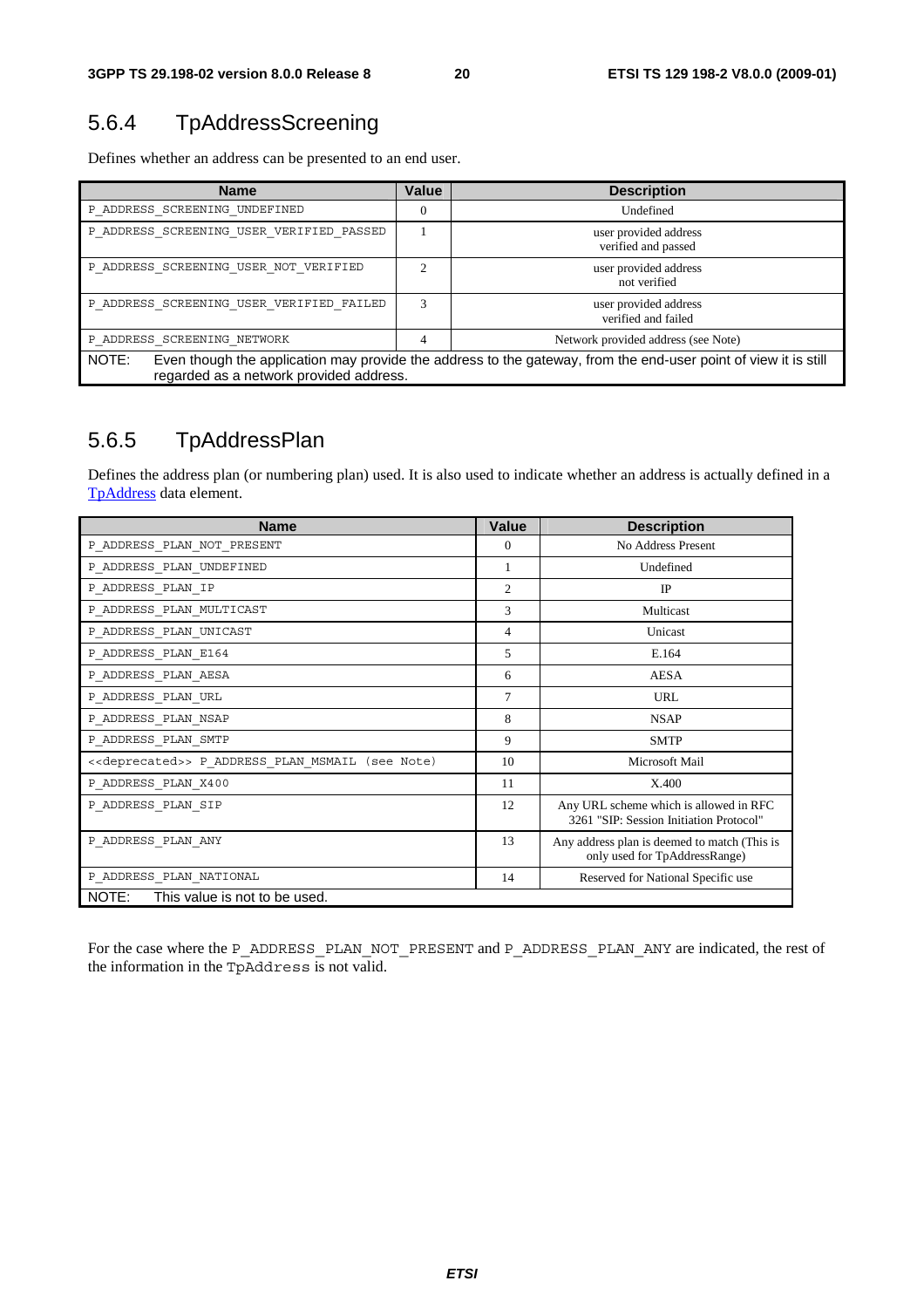#### 5.6.6 TpAddressError

Defines the reasons why an address is invalid.

| <b>Name</b>                       | Value | <b>Description</b>                    |
|-----------------------------------|-------|---------------------------------------|
| P ADDRESS INVALID UNDEFINED       |       | Undefined error                       |
| P ADDRESS INVALID MISSING         |       | Mandatory address not present         |
| P ADDRESS INVALID MISSING ELEMENT |       | Mandatory address element not present |
| P ADDRESS INVALID OUT OF RANGE    |       | Address is outside of the valid range |
| P ADDRESS INVALID INCOMPLETE      | 4     | Address is incomplete                 |
| P ADDRESS INVALID CANNOT DECODE   |       | Address cannot be decoded             |

#### 5.6.7 TpAddressRange

Defines the Sequence of Data Elements that specify a range of addresses.

| <b>Sequence Element Name</b> | <b>Sequence Element Type</b> |
|------------------------------|------------------------------|
| Plan                         | TpAddressPlan                |
| AddrString                   | TpString                     |
| Name                         | TpString                     |
| SubAddressString             | TpString                     |

The AddrString defines the actual address information and the structure of the string depends on the Plan.

An overview of the AddrString formats can be found at the description of the TpAddress data-type.

The difference with TpAddress is that there are no Presentation and Screening elements, the AddrString can contain wildcards and Plan may contain P\_ADDRESS\_PLAN\_ANY.

If P\_ADDRESS\_PLAN\_ANY is set then the TpAddressRange will be deemed by the gateway to match any TpAddress. If a specific Plan is set (including P\_ADDRESS\_PLAN\_NOT\_PRESENT) then the address plan of the range must be identical to the plan contained in an address for the two to match.

Two wildcards are allowed: \* which matches zero or more characters and ? which matches exactly one character. For E.164 addresses, \* which matches zero or more characters and ? are allowed at the beginning or end.

Some examples for E.164 addresses:

- "123" matches specified number;
- "123\*" matches all numbers starting with 123 (including 123 itself);
- "123??\*" matches all numbers starting with 123 and at least 5 digits long;
- "123???" matches all numbers starting with 123 and exactly 6 digits long;
- "\*" matches any address.

The following address ranges are illegal:

- "1?3"
- "1\*3"
- "?123\*"
- ""

Legal occurrences of the '\*' and '?' characters in AddrString should be escaped by a '\' character. To specify a '\' character '\\' shall be used.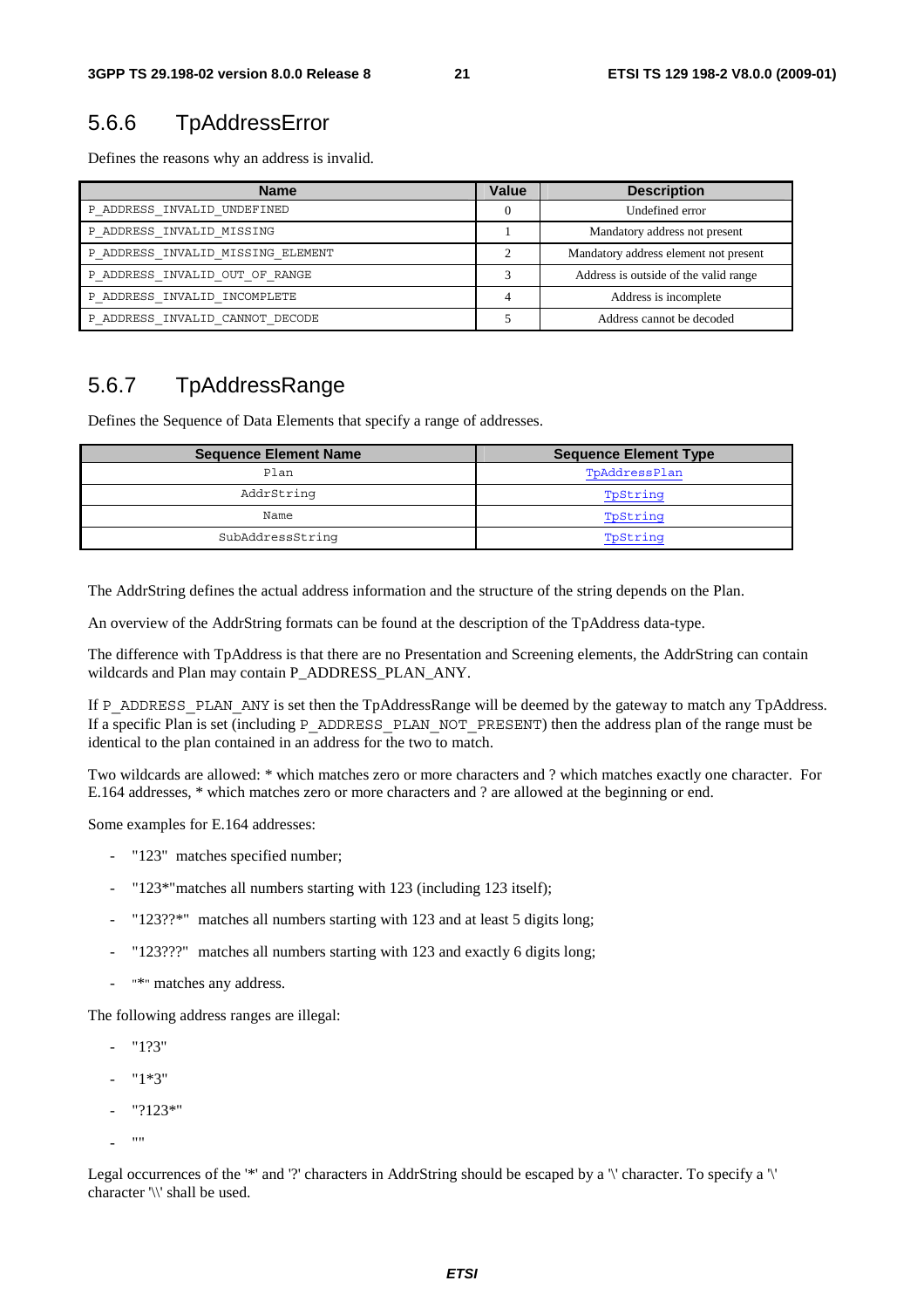For e-mail style addresses, the wildcards are allowed at the beginning of the AddrString:

"\*@parlay.org" matches all email addresses in the parlay.org domain.

For SIP addresses, a range of wildcard options may be supported:

- "sip:\*@parlay.org" matches all SIP addresses at parlay.org:5060.
- 'sip:\*.domain1.com' Matches all SIP addresses in the domain domain1.com
- 'sip:user $*@*'$  Matches all users starting with the string 'user'
- 'sip:user\*@\*:5060' Matches all users starting with the string 'user' using port 5060
- 'sip:\*' Matches all SIP addresses
- 'sip:\*@\*' Matches all SIP addresses
- 'sip:user\*@\*:5060' Matches all users starting with the string 'user' using port 5060

In addition for SIP addresses, the absence of an explicit port number at the end of a SIP address, shall be considered to indicate an implicit wildcard for any port number.

- 'sip[:user1@parlay.org](mailto:user1@parlay.org)' may be considered equivalent to 'sip:user1@parlay.org:\*'

In the case the general service property P\_REGEX\_SUPPORT\_FOR\_ADDRESS\_RANGE evaluates to TRUE, the AddrString and SubAddressString fields are always represented using regular expressions, as defined by POSIX 1003.2 [12]. Regular expressions are used for complex string manipulation/recognition. The POSIX Basic Regular Expression language is a notation for describing textual patterns.

Some examples for E.164 addresses, using this service property:

- The regular expression "123\*" matches with AddrString [512345] (note that there would be no match in case P\_REGEX\_SUPPORT\_FOR\_ADDRESS\_RANGE evaluates to FALSE);
- The regular expression "^123\*" matches all numbers starting with 123, including 123 itself (note that in case P\_REGEX\_SUPPORT\_FOR\_ADDRESS\_RANGE evaluates to FALSE, a match would be expressed as "123\*";

Legal occurrences of the '^', '\*', '[', ']', '{', '}', '\$', '+' and '?' characters in AddrString should be escaped by a '\' character. To specify a '\' character '\\' shall be used.

#### 5.6.8 TpURL

This data type is identical to a [TpString](#page-9-0) and contains a URL address. The usage of this type is distinct from [TpAddress,](#page-18-0) which can also hold a URL. The latter contains a user address which can be specified in many ways: IP, e-mail, URL etc. On the other hand, the TpURL type does not hold the address of a user and always represents a URL. This type is used in user interaction and defines the URL of the test or stream to be sent to an end-user. It is therefore inappropriate to use a general address here.

#### 5.6.9 TpURN

This data type is identical to a [TpString](#page-9-0) and contains a URN value. This type is used in SCFs such as Presence Service and defines the URN of a 'presentity' (i.e., a representation of an end-user). The syntax of what constitutes a valid URN is in RFC 1737. e.g., ('urn: foo.com: bar').

#### 5.7 Price-related Data definitions

#### 5.7.1 TpPrice

This data type is identical to a [TpString](#page-9-0). It specifies price information. This is defined as a string of characters (digits) in the following format: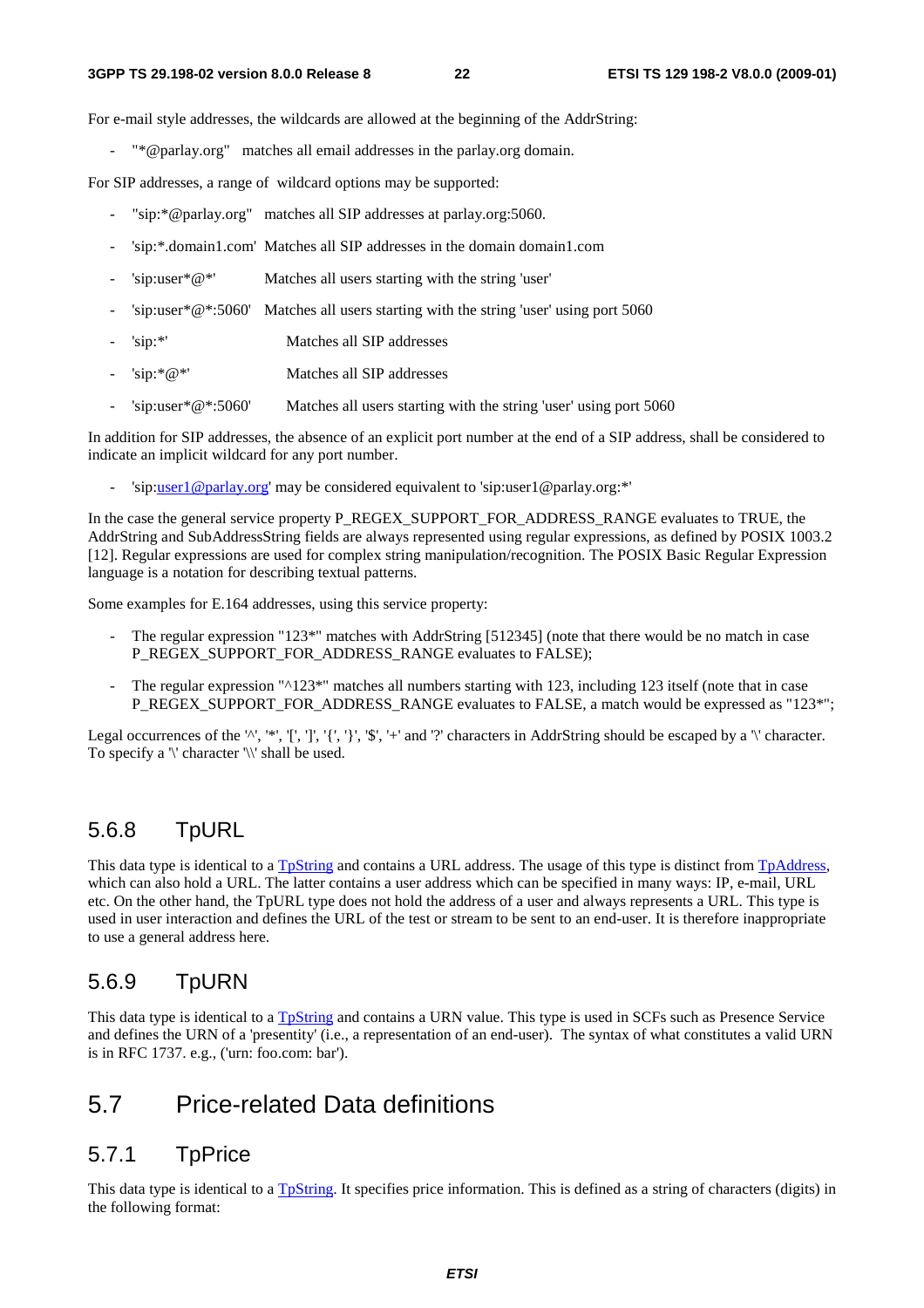**DDDDDD.DD**

#### 5.7.2 TpAoCInfo

Defines the Sequence of Data Elements that specify the Advice Of Charge information to be sent to the terminal.

| <b>Sequence Element Name</b> | <b>Sequence Element Type</b> | <b>Description</b>                      |
|------------------------------|------------------------------|-----------------------------------------|
| ChargeOrder                  | TpAoCOrder                   | Charge order                            |
| Currencv                     | TpString                     | Currency unit according to ISO-4217 [8] |

### 5.7.3 TpAoCOrder

Defines the Tagged Choice of Data Elements that specify the charge plan for the call.

| <b>Tag Element Type</b> |  |
|-------------------------|--|
| TpCallAoCOrderCategory  |  |

| <b>Tag Element Value</b> | <b>Choice Element Type</b> | <b>Choice Element Name</b> |
|--------------------------|----------------------------|----------------------------|
| P CHARGE ADVICE INFO     | TpChargeAdviceInfo         | ChargeAdviceInfo           |
| P CHARGE PER TIME        | TpChargePerTime            | ChargePerTime              |
| P CHARGE NETWORK         | TpString                   | NetworkCharge              |

### 5.7.4 TpCallAoCOrderCategory

| <b>Name</b>          | Value | <b>Description</b>                                                                           |
|----------------------|-------|----------------------------------------------------------------------------------------------|
| P CHARGE ADVICE INFO |       | Set of GSM Charge Advice Information elements according to 3GPP TS 22.024 [5]                |
| P CHARGE PER TIME    |       | Charge per time                                                                              |
| P CHARGE NETWORK     |       | Operator specific charge plan specification, e.g. charging table name / charging table entry |

### 5.7.5 TpChargeAdviceInfo

Defines the Sequence of Data Elements that specify the two sets of Advice of Charge parameters. The first set defines the current tariff. The second set may be used in case of a tariff switch in the network.

| <b>Sequence Element Name</b> | <b>Sequence Element Type</b> | <b>Description</b>              |
|------------------------------|------------------------------|---------------------------------|
| CurrentCAI                   | TpCAIElements                | Current tariff                  |
| NextCAI                      | TpCAIElements                | Next tariff after tariff switch |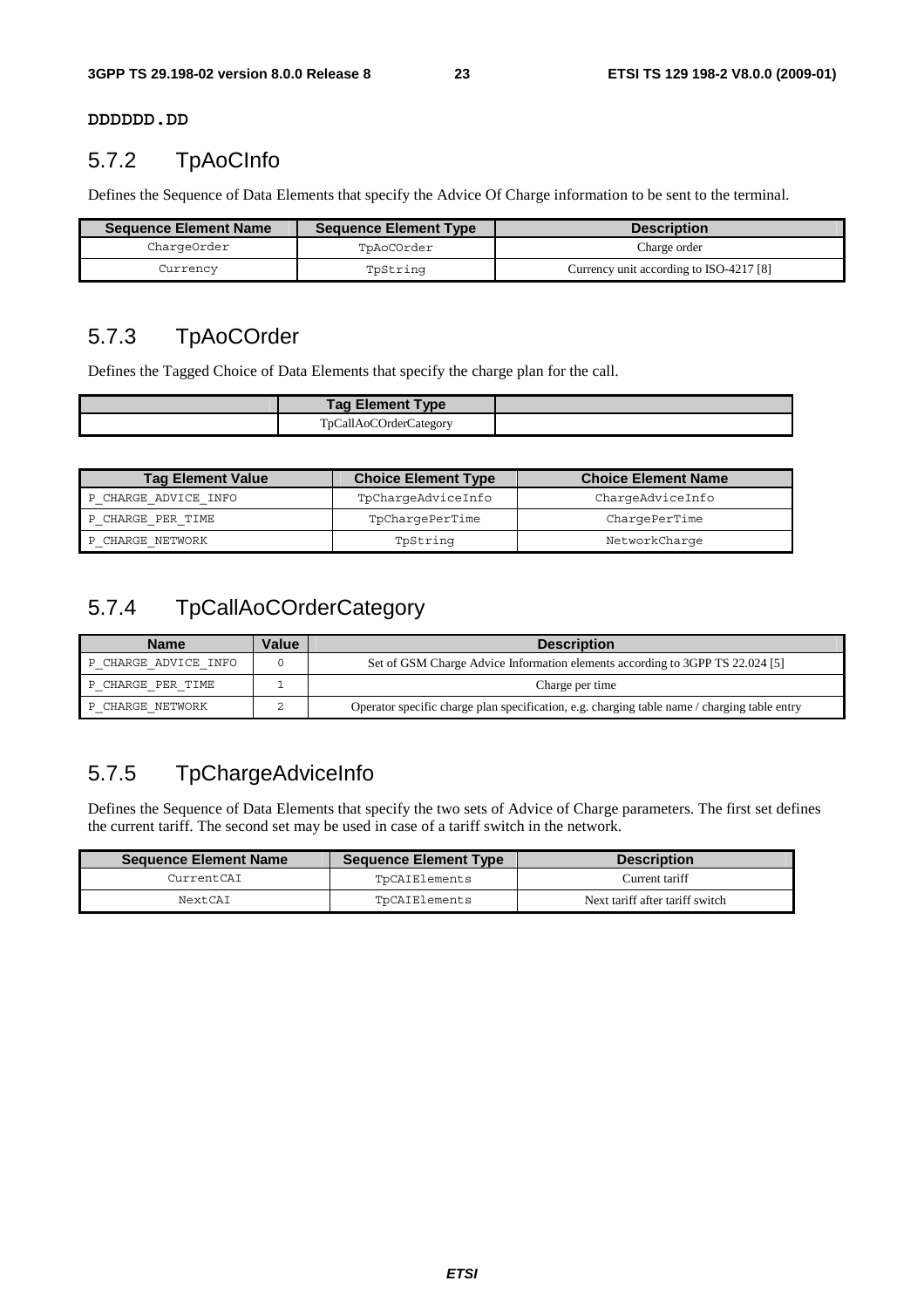### 5.7.6 TpCAIElements

Defines the Sequence of Data Elements that specify the Charging Advice Information elements according to 3GPP TS 22.024 [5].

| <b>Sequence Element Name</b> | <b>Sequence Element Type</b> | <b>Description</b>             |
|------------------------------|------------------------------|--------------------------------|
| UnitsPerInterval             | TpInt32                      | Units per interval             |
| SecondsPerTimeInterval       | TpInt32                      | Seconds per time interval      |
| ScalingFactor                | TpInt32                      | Scaling factor                 |
| UnitIncrement                | TpInt32                      | Unit increment                 |
| UnitsPerDataInterval         | TpInt32                      | Units per data interval        |
| SeqmentsPerDataInterval      | TpInt32                      | Segments per data interval     |
| InitialSecsPerTimeInterval   | TpInt32                      | Initial secs per time interval |

### 5.7.7 TpChargePerTime

Defines the Sequence of Data Elements that specify the time based charging information.

| <b>Sequence Element Name</b> | <b>Sequence Element Type</b> | <b>Description</b>                                           |  |
|------------------------------|------------------------------|--------------------------------------------------------------|--|
| InitialCharge                | TpInt32                      | Initial charge amount (in currency units $*0.0001$ )         |  |
| CurrentChargePerMinute       | TpInt32                      | Current tariff (in currency units $* 0.0001$ )               |  |
| NextChargePerMinute          | TpInt32                      | Next tariff (in currency units * 0.0001) after tariff switch |  |
|                              |                              | Only used in setAdviceOfCharge()                             |  |

### 5.7.8 TpLanguage

This data type is identical to a TpString, and defines the language. In case an indication for the language is not needed an empty string shall be used. In other cases valid language strings are defined in ISO 639 [11].

## 5.8 Data Types Common Across Call Control and Data Session **Control**

#### 5.8.1 TpDataSessionQosClass

Defines the Quality of Service (QoS) classes. This could be for a data session or multi media call session, for example.

| <b>Name</b>                             | Value | <b>Description</b>                                                       |
|-----------------------------------------|-------|--------------------------------------------------------------------------|
| P DATA SESSION QOS CLASS CONVERSATIONAL |       | Specifies the Conversational QoS class, as<br>specified in 3G TS 23.107. |
| P DATA SESSION QOS CLASS STREAMING      |       | Specifies the Streaming QoS class, as specified<br>in 3G TS 23.107.      |
| P DATA SESSION QOS CLASS INTERACTIVE    |       | Specifies the Interactive QoS class, as<br>specified in 3G TS 23.107.    |
| P DATA SESSION QOS CLASS BACKGROUND     |       | Specifies the Background QoS class, as<br>specified in 3G TS 23.107.     |

Note: Because of commonality across multiple interface specifications, this data type is promoted from Data Session Control Data Types to Common Data Types. For backward compatibility reasons, the naming of the data type remains unmodified, and hence continues to refer to Data Session Control.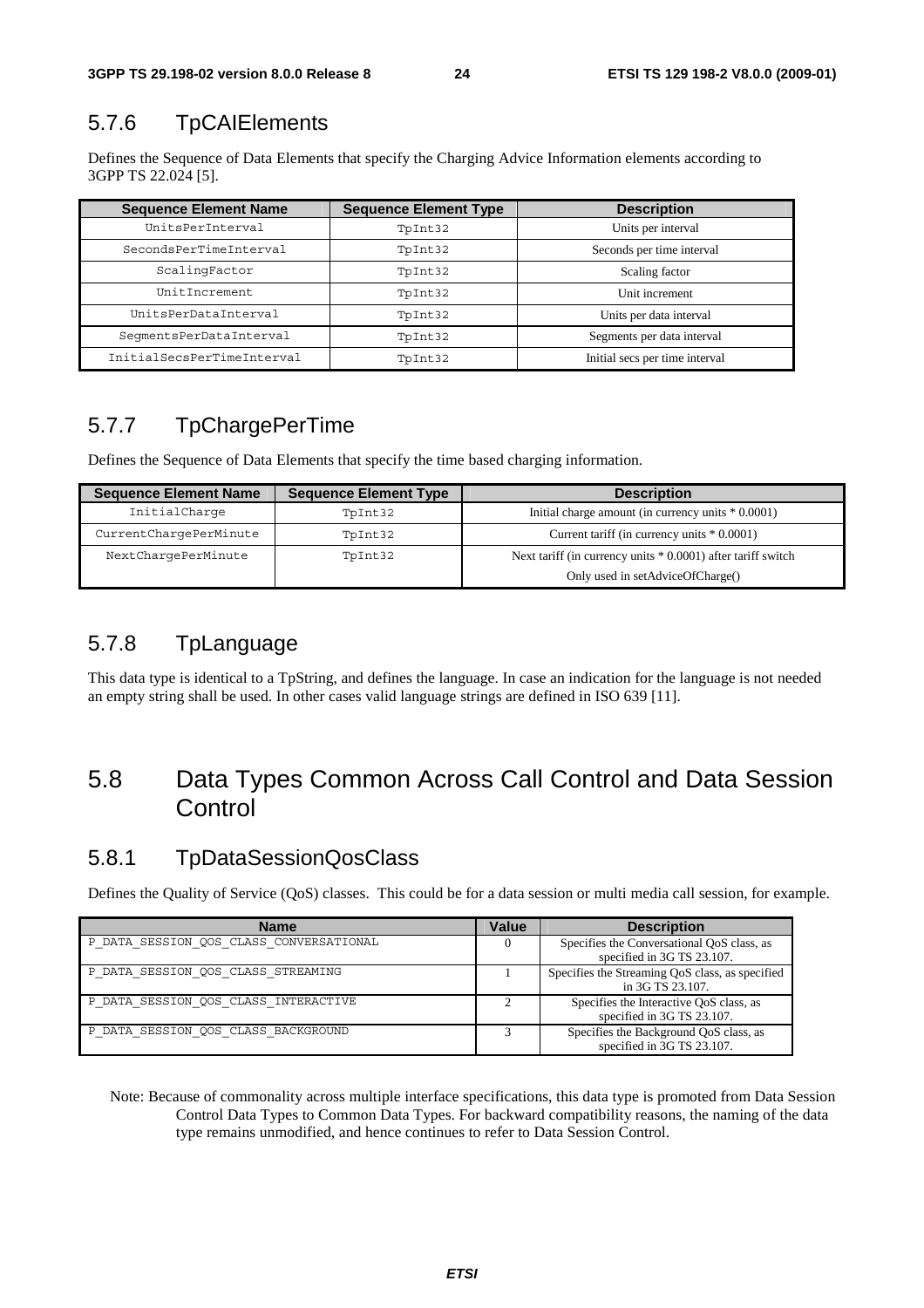# Annex A (normative): OMG IDL Description of the Common Data definitions

The OMG IDL representation of the present document is contained in a text file (osa.idl contained in archive 2919802V800IDL.ZIP) which accompanies the present document.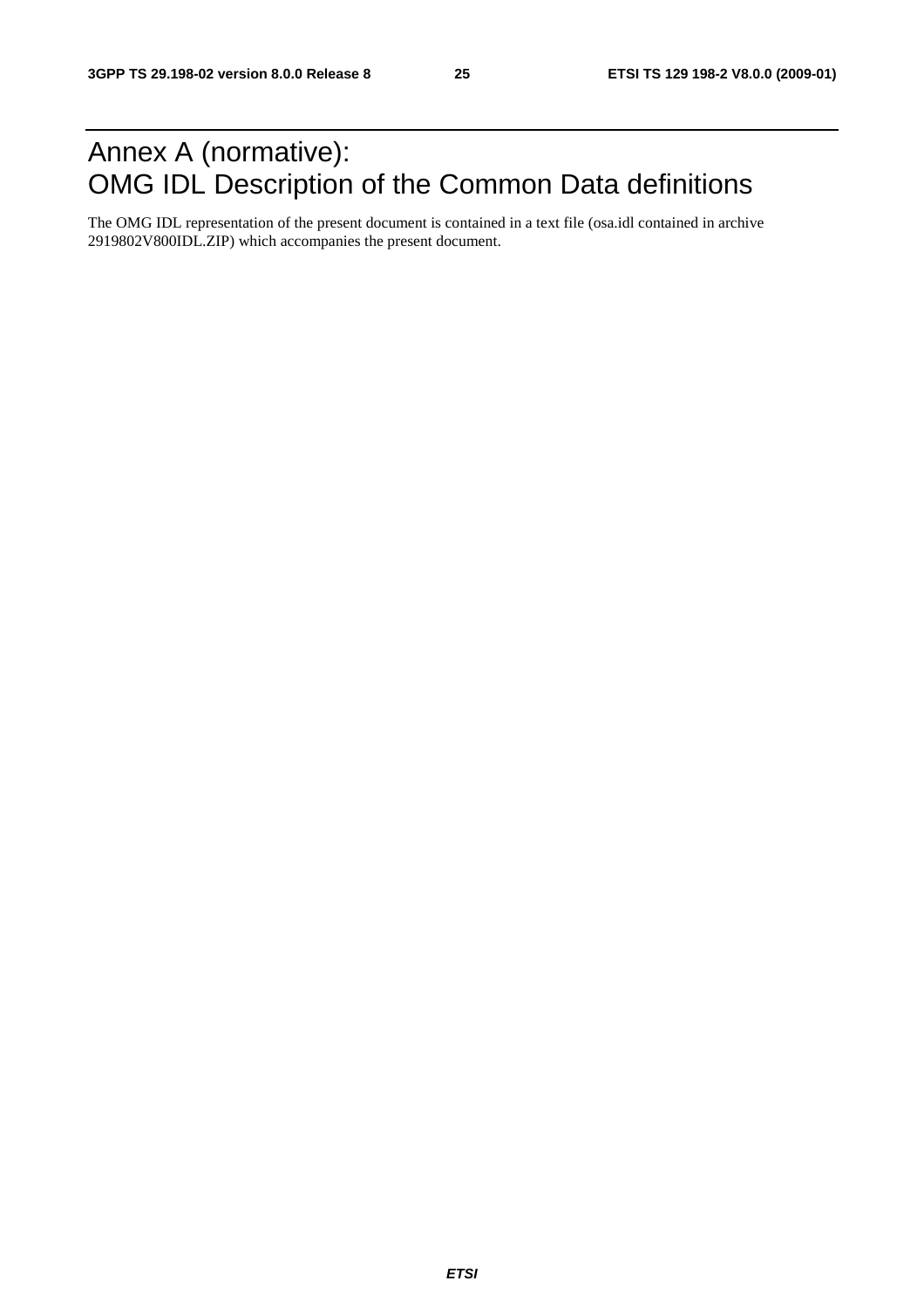# Annex B (informative): W3C WSDL Description of the Common Data definitions

The W3C WSDL representation of this specification is contained in a zip file 2919802V800WSDL.ZIP, which accompanies the present document.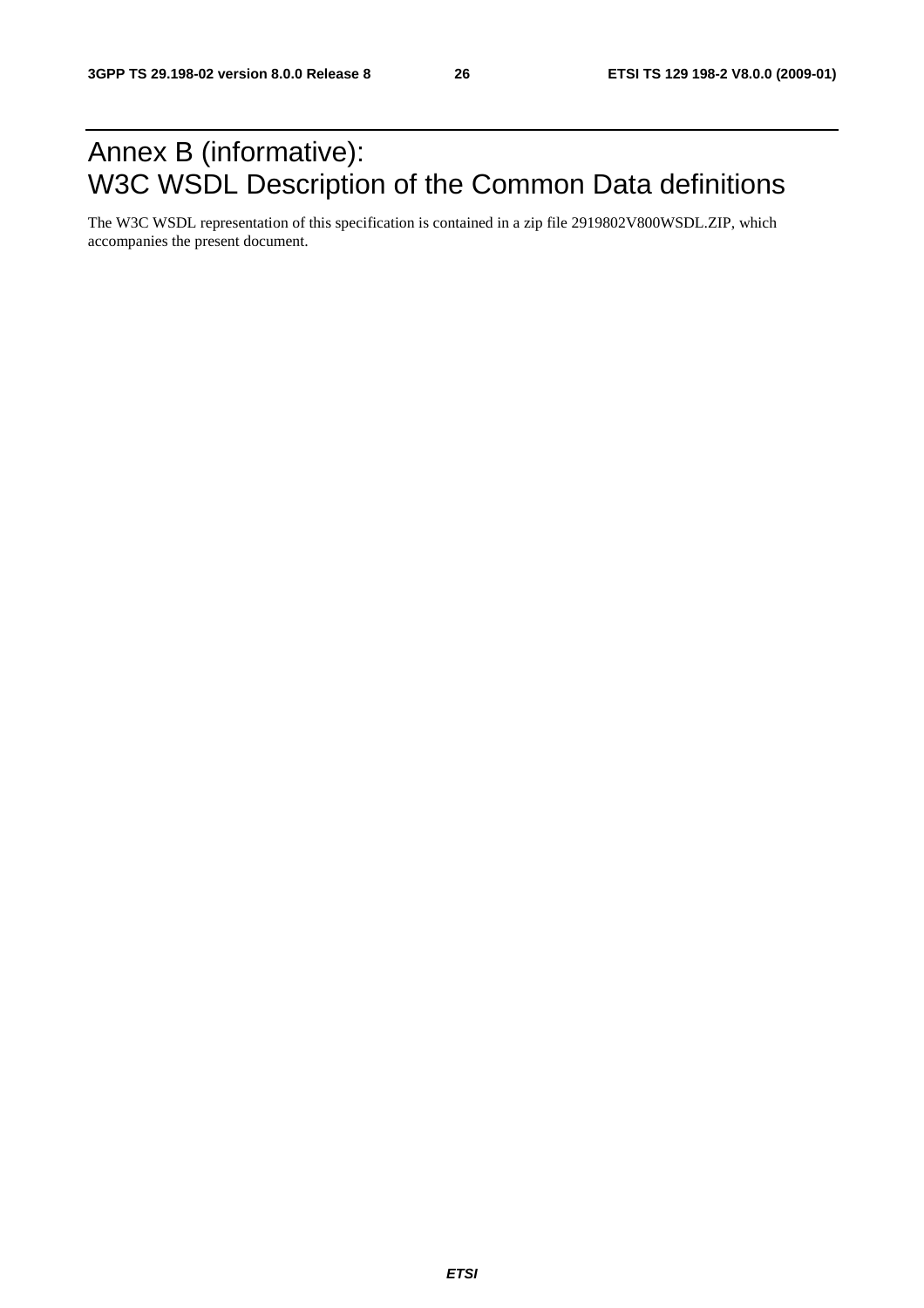# Annex C (informative): Java™ API Description of the Common Data definitions

The Java™ API realisation of this specification is produced in accordance with the Java™ Realisation rules defined in Part 1 of this specification series. These rules aim to deliver for Java™, a developer API, provided as a realisation, supporting a Java™ API that represents the UML specifications. The rules support the production of both J2SE™ and J2EE™ versions of the API from the common UML specifications.

The J2SE™ representation of this specification is provided as Java™ Code, contained in archive 2919802V800J2SE.ZIP that accompanies the present document.

The J2EE™ representation of this specification is provided as Java™ Code, contained in archive 2919802V800J2EE.ZIP that accompanies the present document.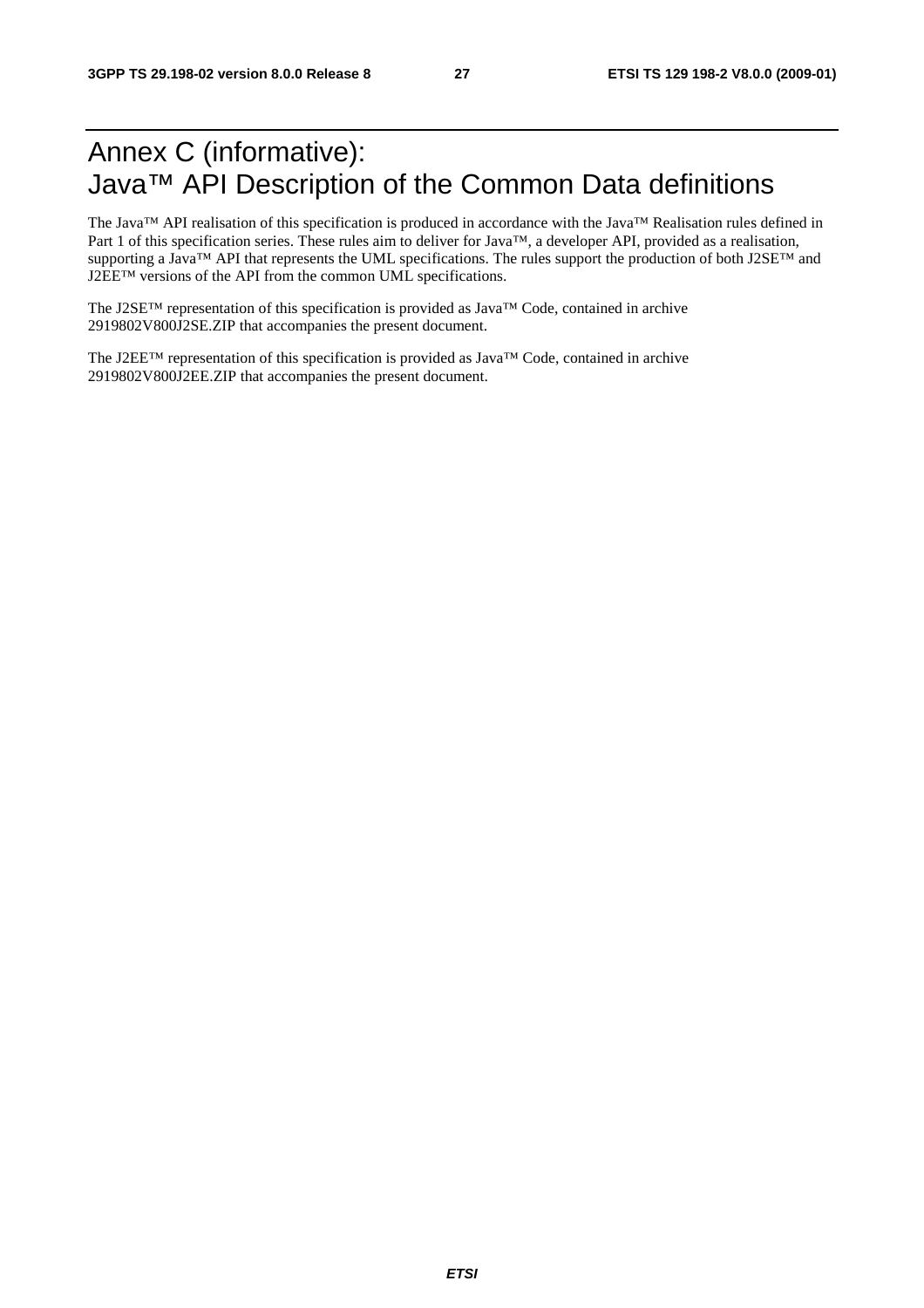# Annex D (normative): Exception Hierarchy

This clause arranges the OSA exceptions as a set of hierarchies that, depending upon the technology realisation, may or may not be utilised to simplify software developers" code.

If the exception hierarchy is used in a particular realisation, the following lists all the OSA abstract exceptions:

TpCommonExceptions

TpInvalidArgumentException

TpDataSessionException

TpAccountException

TpConnectivityException

TpFrameworkException

TpMobilityException

TpMessagingException

TpPamException

TpPolicyException

TpMultiMediaMessagingException

If the exception hierarchy is being used in a particular realisation, a software developer will have the option to catch these abstract exceptions and/or the detailed exceptions which extend them.

The following diagrams show all the OSA detailed exceptions, and how they relate to the abstract exceptions shown previously.

It should be noted that for those OSA methods that raise TpCommonExceptions, the P\_RESOURCES\_UNAVAILABLE, P\_TASK\_CANCELLED, P\_TASK\_REFUSED, P\_METHOD\_NOT\_SUPPORTED, P\_INVALID\_STATE, P\_POLICY\_VIOLATION and P\_NO\_CALLBACK\_ADDRESS\_SET detailed exceptions should be raised individually in the method signature. The software developer will thus have the option of catching them individually or catching the TpCommonExceptions abstract exception.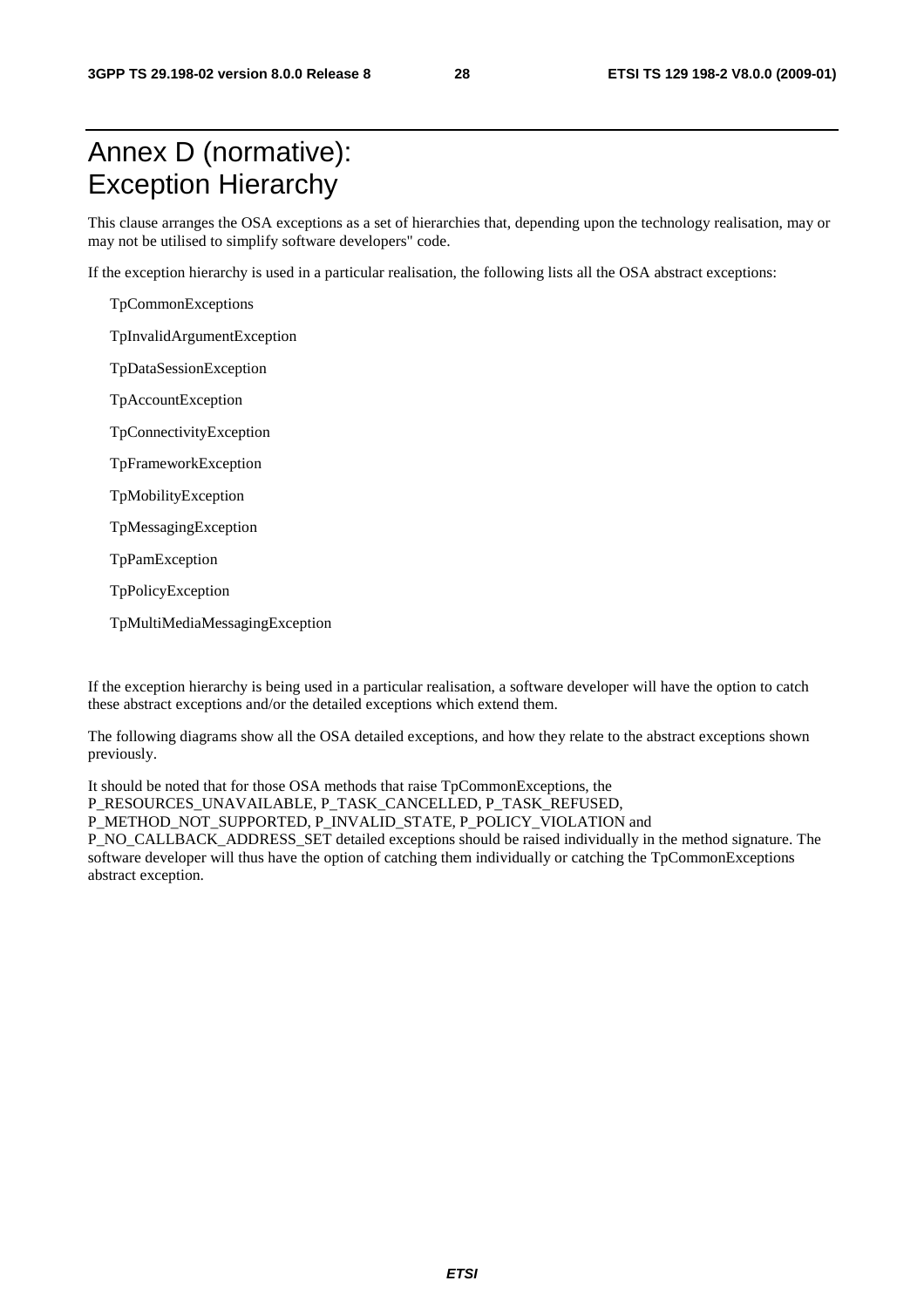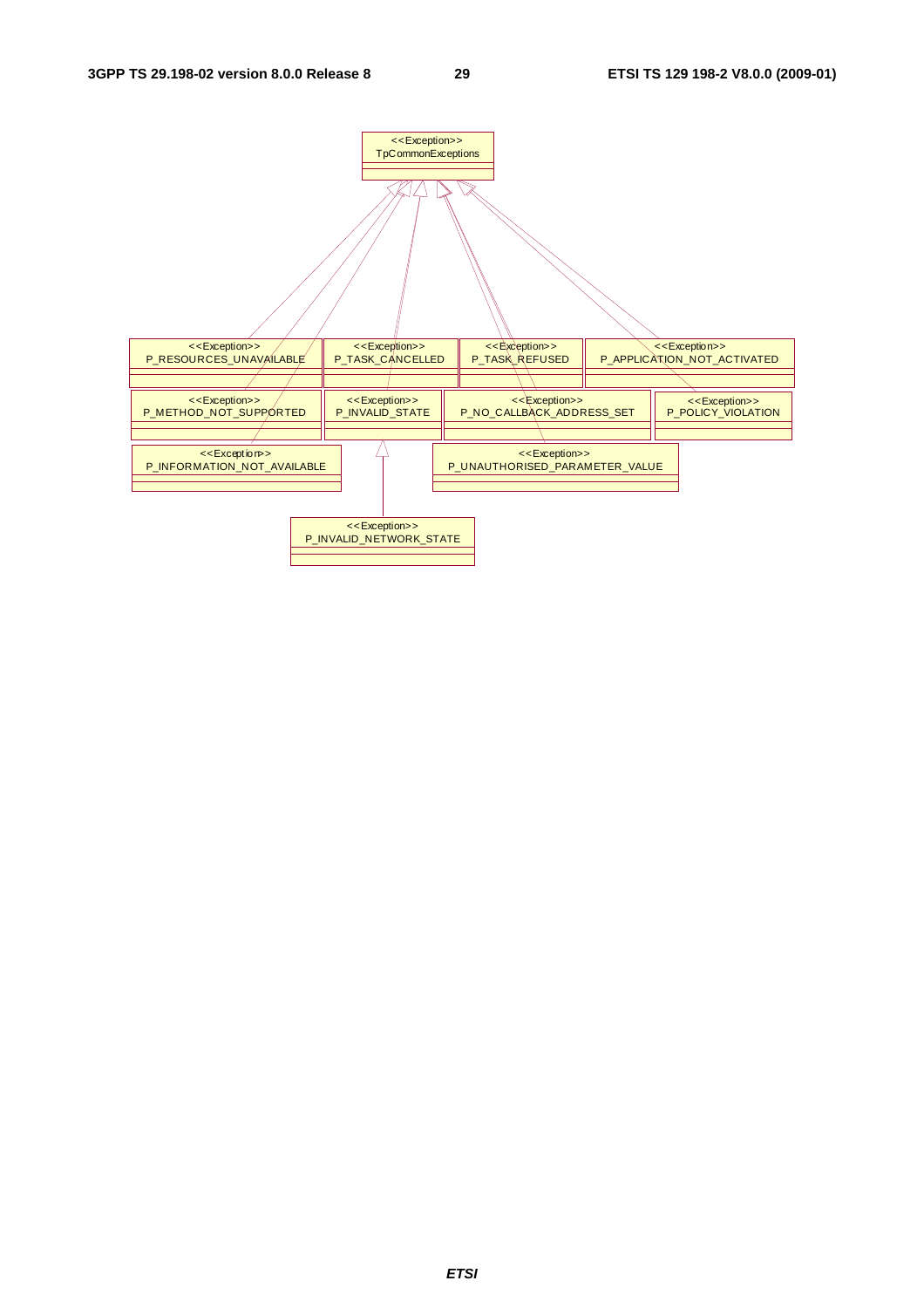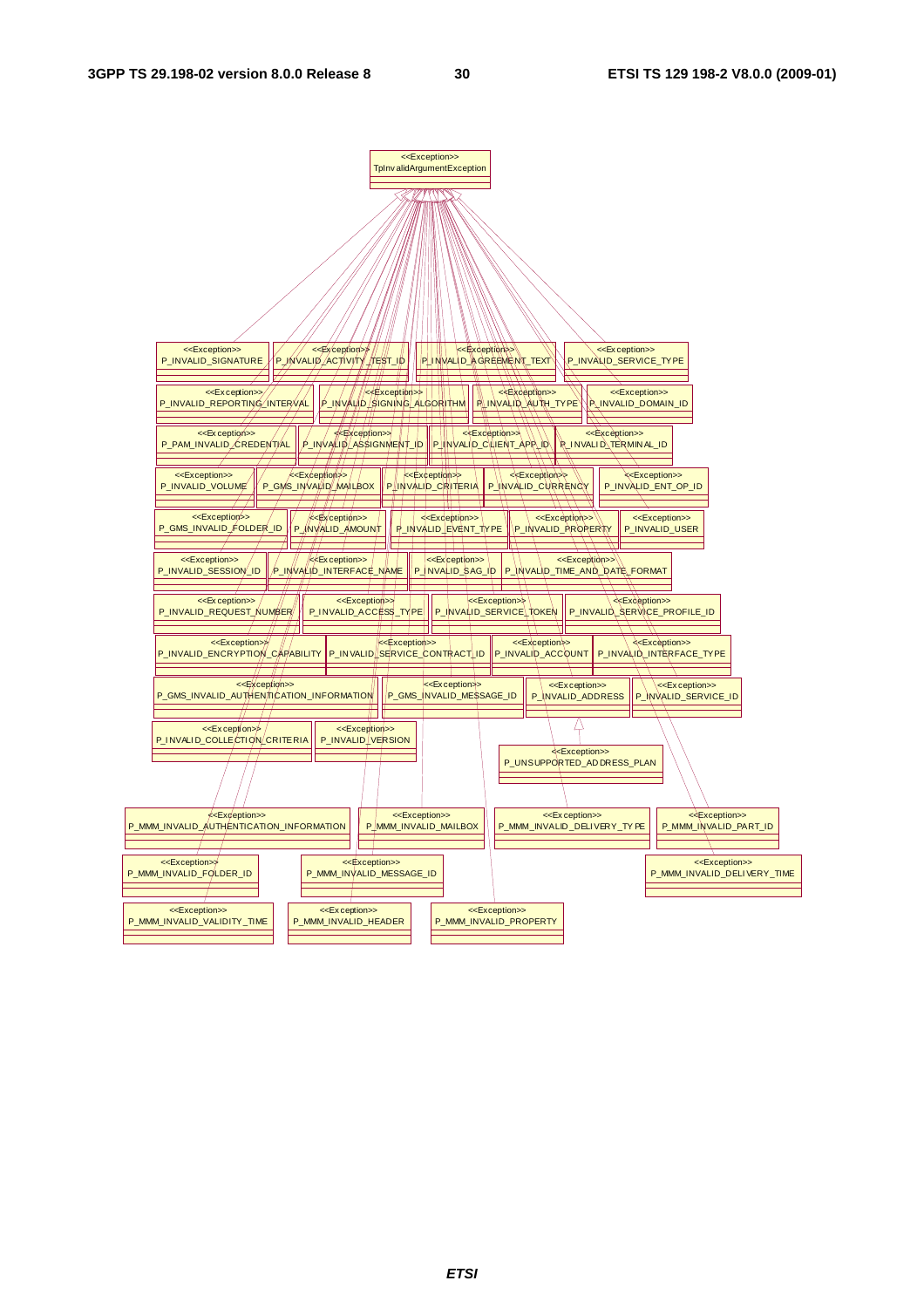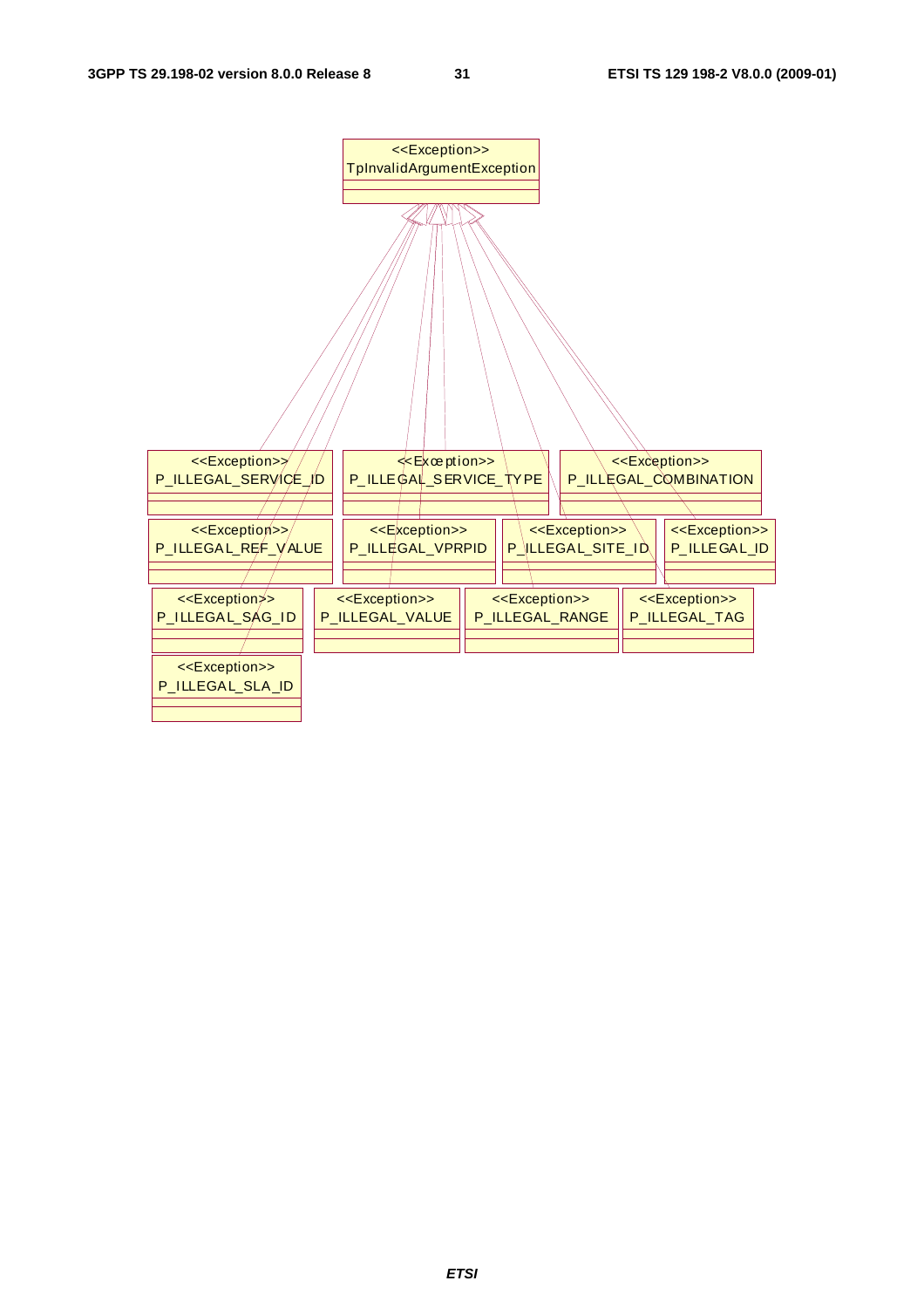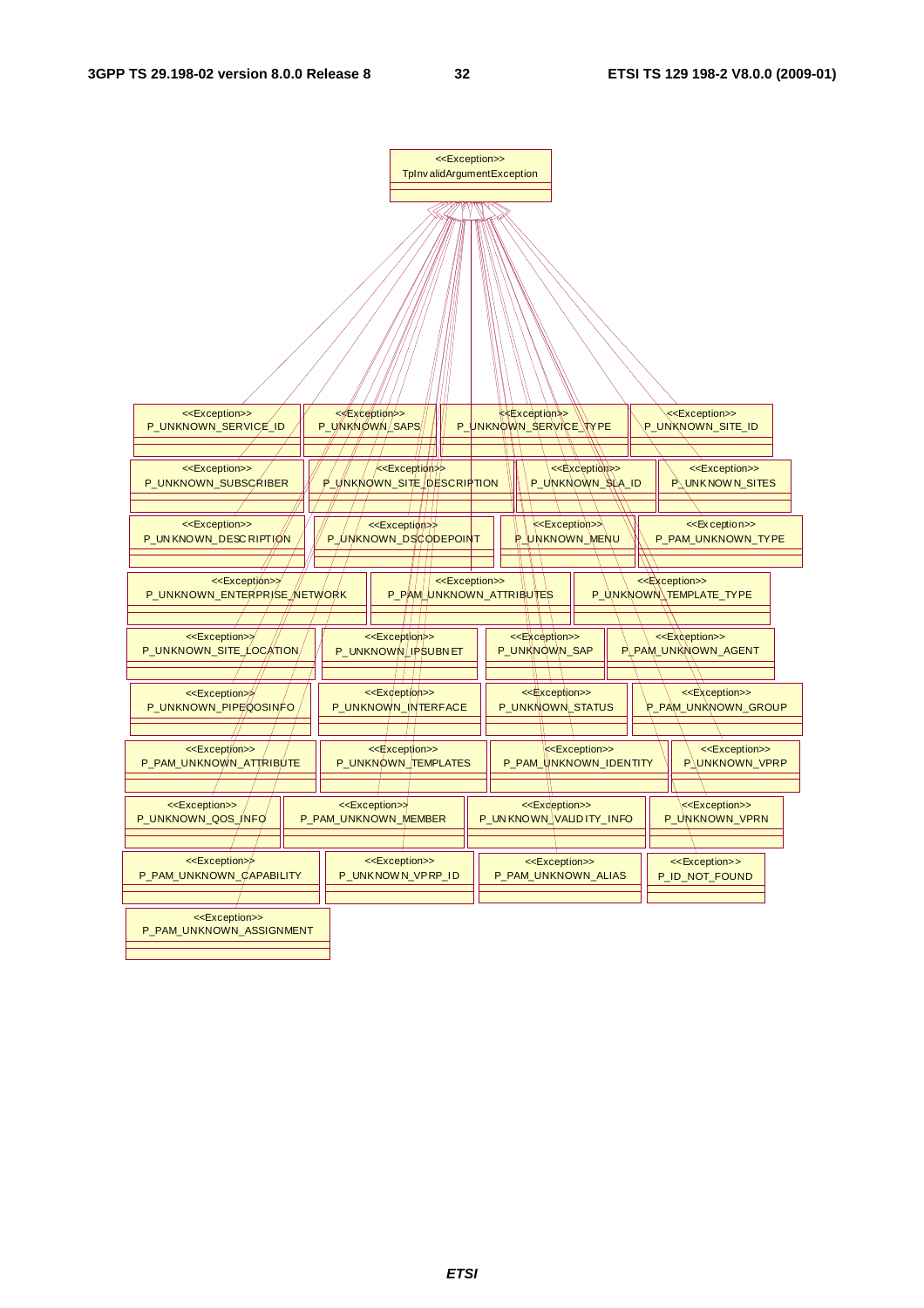

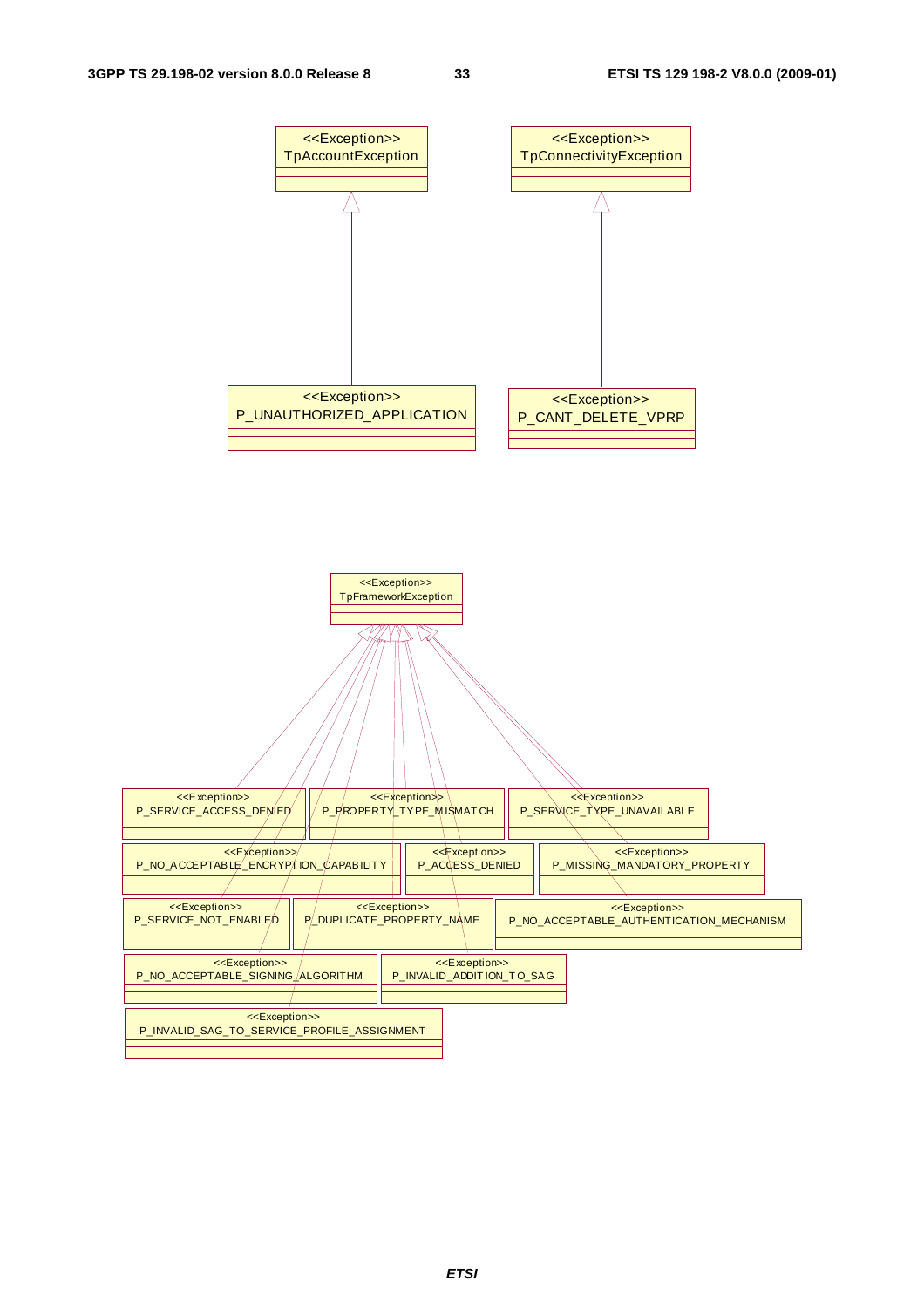

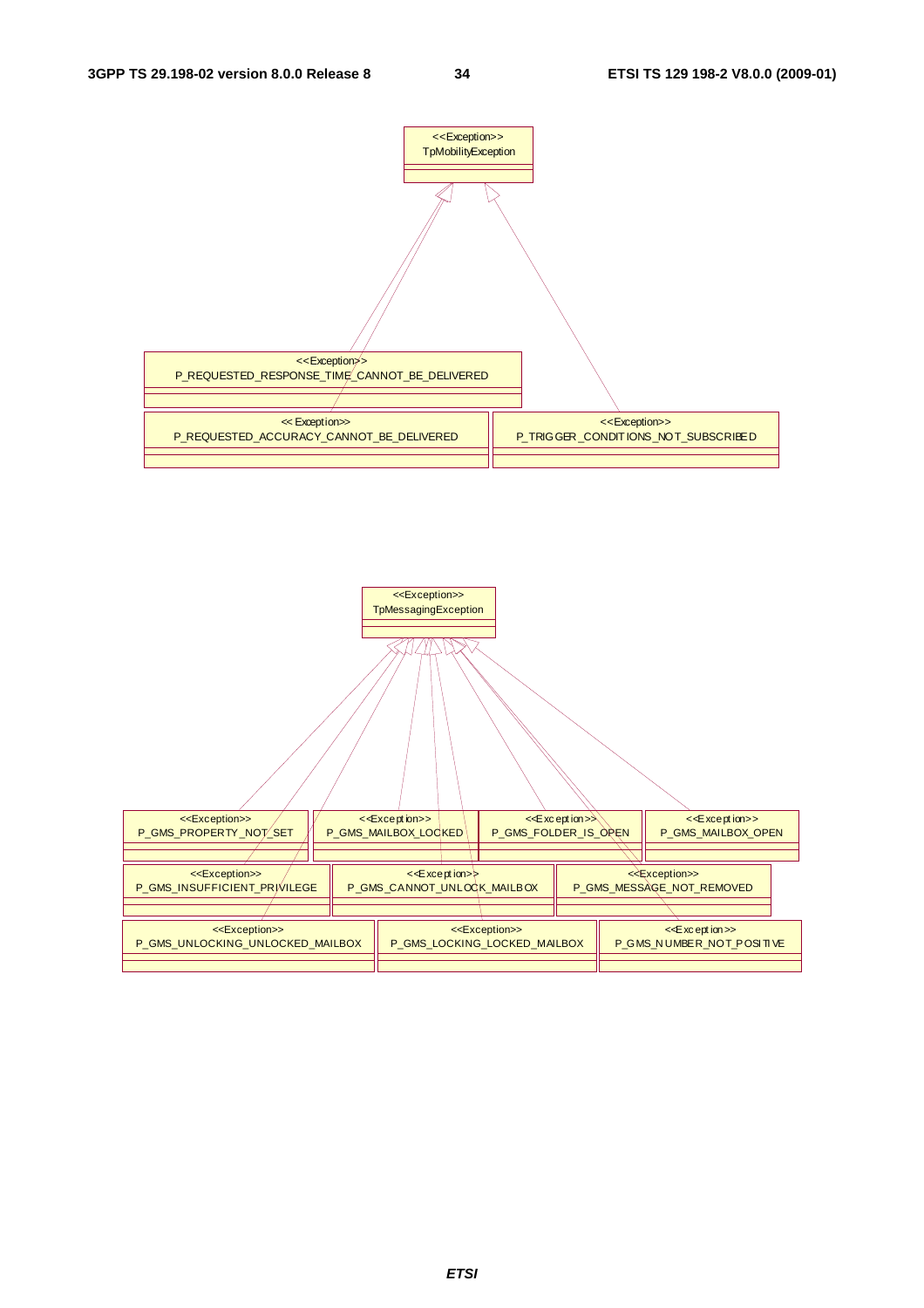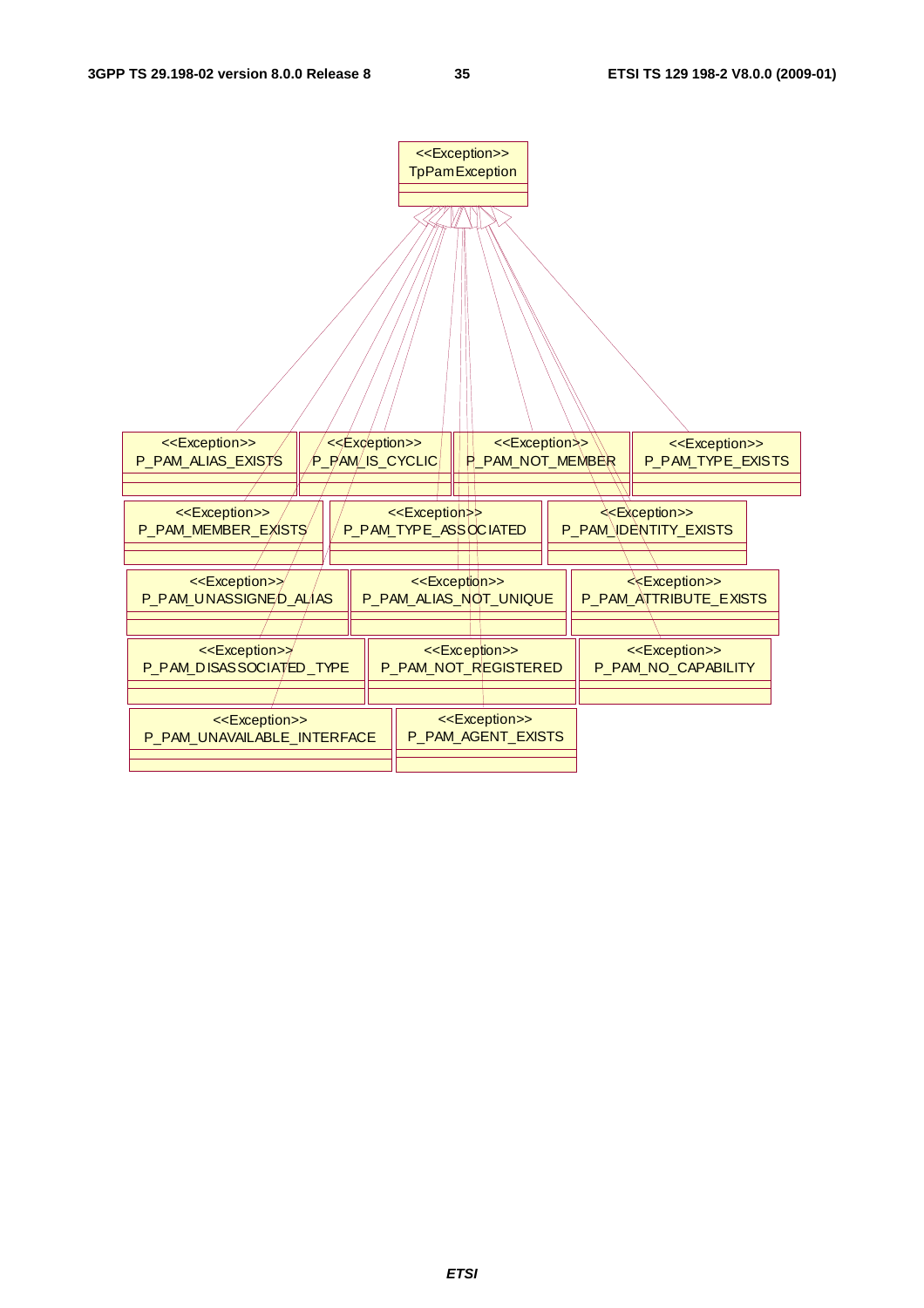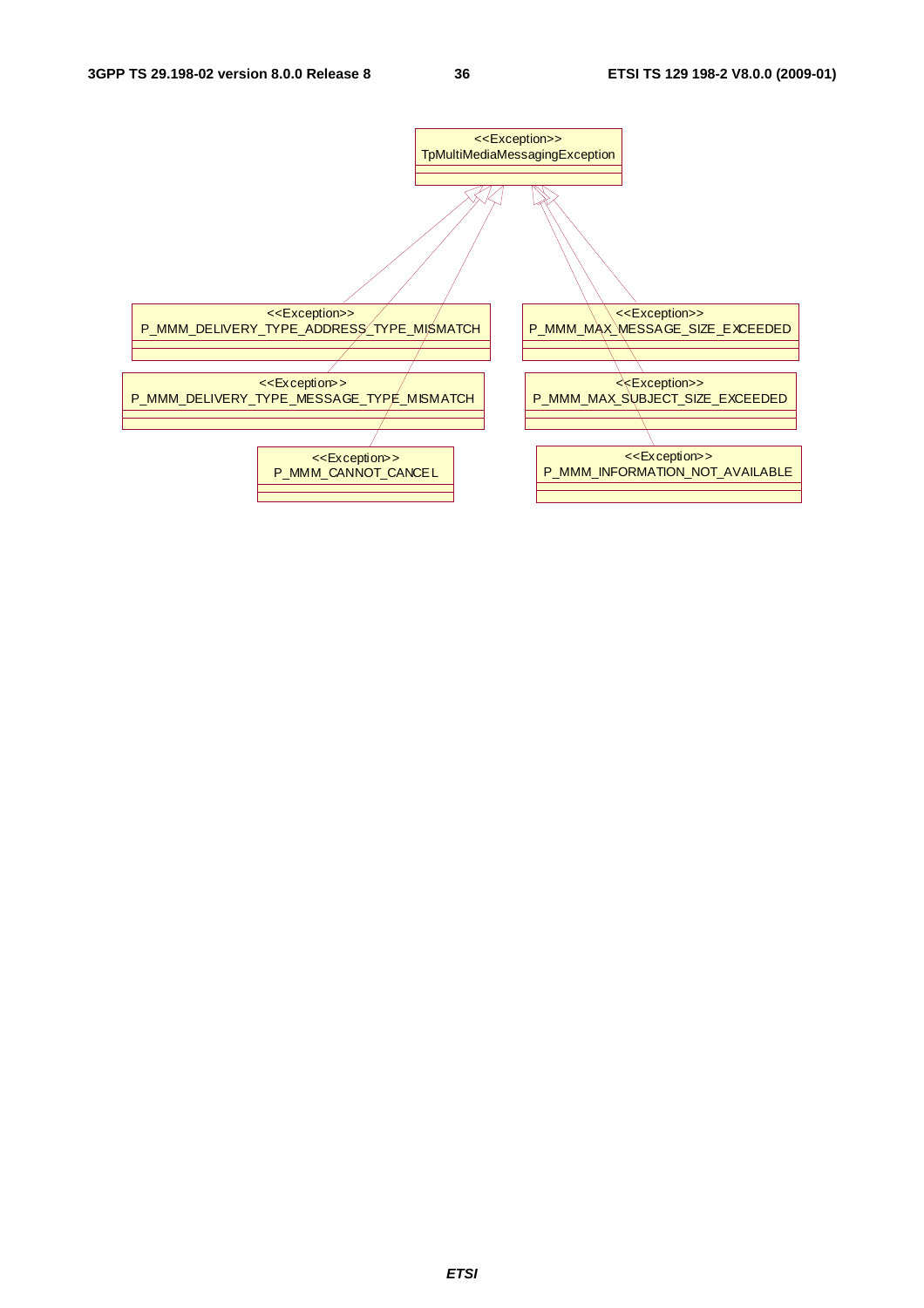# Annex E (informative): Description of the Common Data definitions for 3GPP2 cdma2000 networks

This annex is intended to define the OSA API Stage 3 interface definitions and it provides the complete OSA specifications. It is an extension of OSA API specifications capabilities to enable operation in cdma2000 systems environment. They are in alignment with 3GPP2 Stage 1 requirements and Stage 2 architecture defined in:

- [1] 3GPP2 P.S0001-B: "Wireless IP Network Standard", Version 1.0, September 2000.
- [2] 3GPP2 S.R0037-0: "IP Network Architecture Model for cdma2000 Spread Spectrum Systems", Version 2.0, May 14, 2002.
- [3] 3GPP2 X.S0013: "All-IP Core Network Multimedia Domain", December 2003.

These requirements are expressed as additions to and/or exclusions from the 3GPP specification. The information given here is to be used by developers in 3GPP2 cdma2000 network architecture to interpret the 3GPP OSA specifications.

# E.1 General Exceptions

The term UMTS is not applicable for the cdma2000 family of standards. Nevertheless the term UMTS is used in 3GPP TR 21.905 (Vocabulary for 3GPP Specifications) mostly in the broader sense of "3G Wireless System". If not stated otherwise there are no additions or exclusions required.

CAMEL and CAP mappings are not applicable for cdma2000 systems.

# E.2 Specific Exceptions

# E.2.1 Clause 1: Scope

There are no additions or exclusions.

### E.2.2 Clause 2: References

Normative references on 3GPP TS 23.078 and on 3GPP TS 29.078 are not applicable for cdma2000 systems.

### E.2.3 Clause 3: Definitions and abbreviations

There are no additions or exclusions.

### E.2.4 Clause 4: Common Data definitions

There are no additions or exclusions.

### E.2.5 Clause 5: Common System Data definitions

There are no additions or exclusions.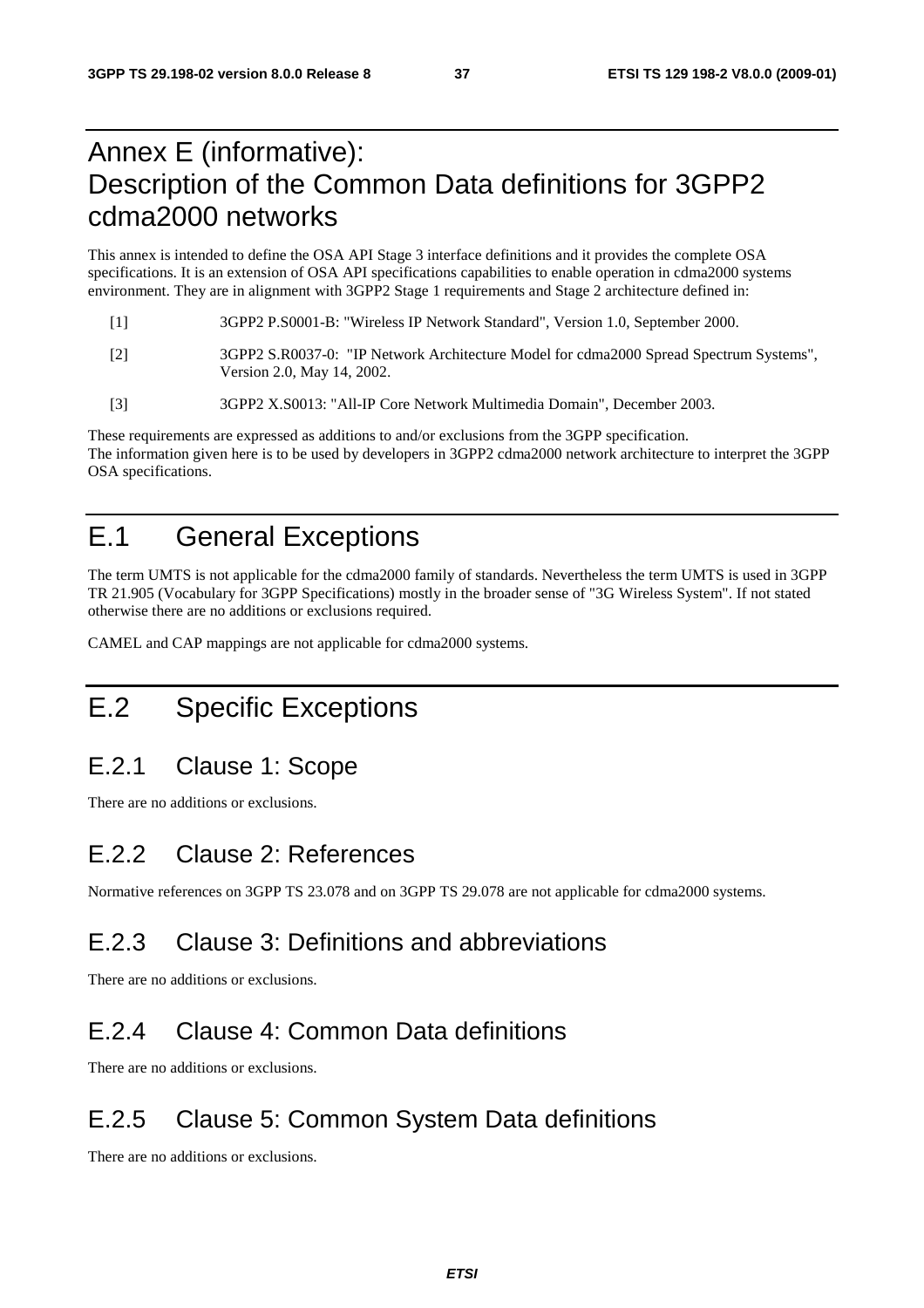### E.2.6 Annex A (normative): OMG IDL Description of the Common Data definitions

There are no additions or exclusions.

# E.2.7 Annex B (informative): W3C WSDL Description of the Common Data definitions

There are no additions or exclusions.

# E.2.8 Annex C (informative): Java™ API Description of the Common Data definitions

There are no additions or exclusions.

# E.2.9 Annex D (normative): Exception Hierarchy

There are no additions or exclusions.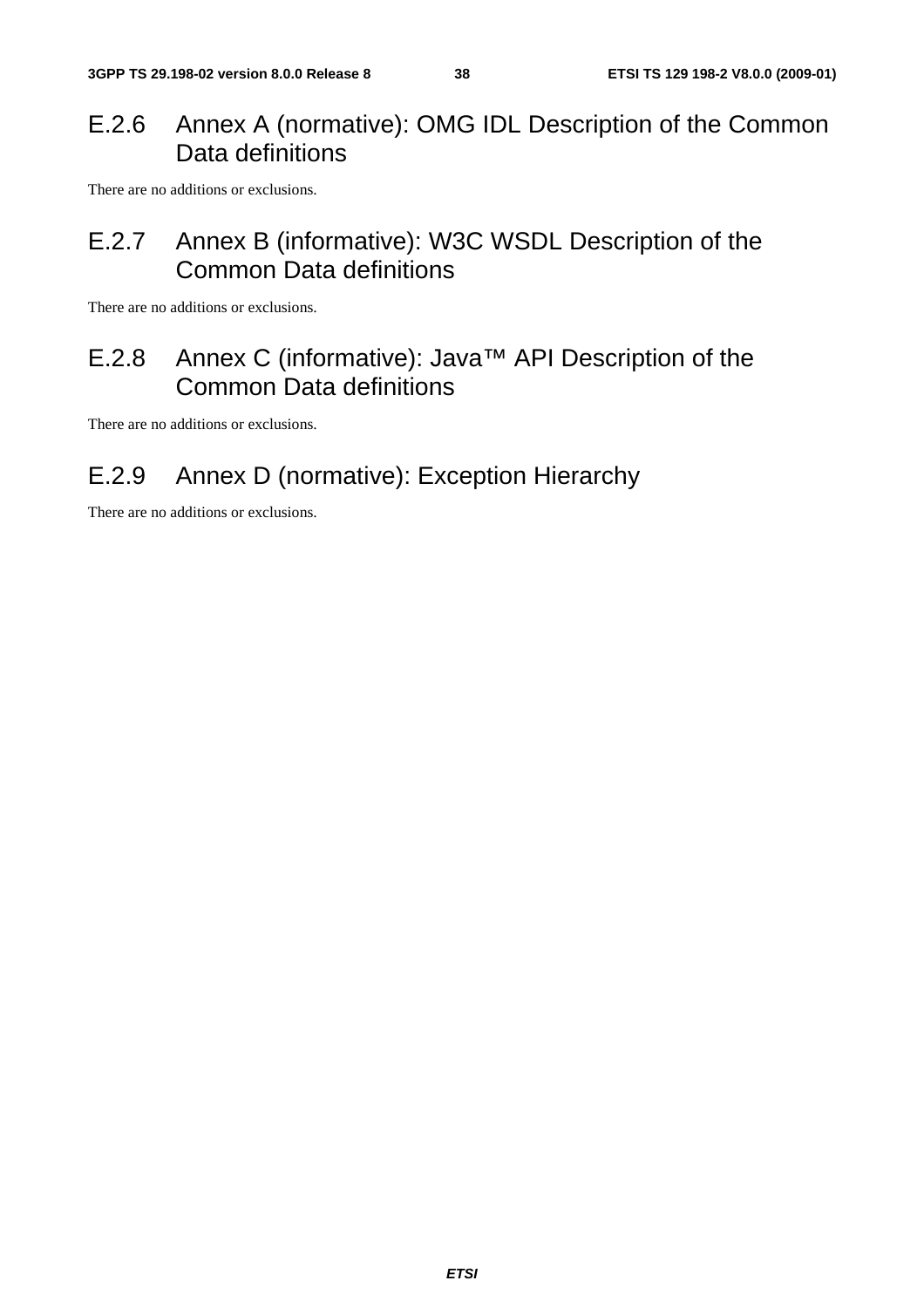# Annex F (informative): Change history

| <b>Change history</b> |         |                  |           |                          |                                                                                                            |       |            |
|-----------------------|---------|------------------|-----------|--------------------------|------------------------------------------------------------------------------------------------------------|-------|------------|
| <b>Date</b>           | TSG#    | <b>TSG Doc.</b>  | <b>CR</b> |                          | <b>Rev Subject/Comment</b>                                                                                 | Old   | <b>New</b> |
| Dec 2003              | CN 22   | NP-030553        | 0041      | $\sim$ $\sim$            | Add OSA API support for 3GPP2 networks                                                                     | 5.5.0 | 6.0.0      |
| Feb 2004              |         |                  | --        | --                       | Added Java code attachment 2919802J2EE.zip which was delivered late<br>by outside developers. See Annex C. | 6.0.0 | 6.0.1      |
| Jun 2004              |         | CN 24 INP-040264 | 0044      | $-$                      | Remove P FIXED, TpFixed                                                                                    | 6.0.1 | 6.1.0      |
| Sep 2004              |         | CN 25 NP-040355  | 0047      | $\sim$                   | Correct J2EE source                                                                                        | 6.1.0 | 6.2.0      |
| Dec 2004              |         | CN 26 NP-040485  | 0050      | $\overline{\phantom{a}}$ | Removal of OSA API SCFs description in W3C WSDL                                                            | 6.2.0 | 6.3.0      |
| Dec 2004              | --      |                  | --        | $\overline{\phantom{a}}$ | Added missing code attachments                                                                             | 6.3.0 | 6.3.1      |
| Dec 2005              | CT 30   | CP-050562        | 0053      | $\mathbf{u}$             | Correct references to ISO 4217 to make them undated                                                        | 6.3.1 | 6.4.0      |
| Jun 2006              | CT 32   | CP-060194        | $0054$ -- |                          | Resubmission of OSA API SCFs description in W3C WSDL                                                       | 6.4.0 | 6.5.0      |
| Jun 2006              | CT 32   | CP-060193        | $0056$ -- |                          | Correct J2SE values of TpAddressPlan                                                                       | 6.4.0 | 6.5.0      |
| Jul 2006              | --      |                  | --        | --                       | Added missing code attachments                                                                             | 6.5.0 | 6.5.1      |
| Dec 2006              | CT 34   | CP-060585        | 0057      | $\sim$ $\sim$            | Add missing P POLICY VIOLATION in the TpCommonExceptions                                                   | 6.5.1 | 6.6.0      |
| Dec 2006              | CT 34   | CP-060738        | $0058$ 2  |                          | Remove unintended limitation on the support of regular expressions within                                  | 6.5.1 | 6.6.0      |
|                       |         |                  |           |                          | TpAddressRange                                                                                             |       |            |
| Mar 2007              | CT 35   | CP-070047        | 0059      | $\sim$ $\sim$            | Update document for conversion to Release 7                                                                | 6.6.0 | 7.0.0      |
| Dec 2008              | $CT_42$ |                  |           |                          | Upgraded unchanged from Rel-7                                                                              | 7.0.0 | 8.0.0      |